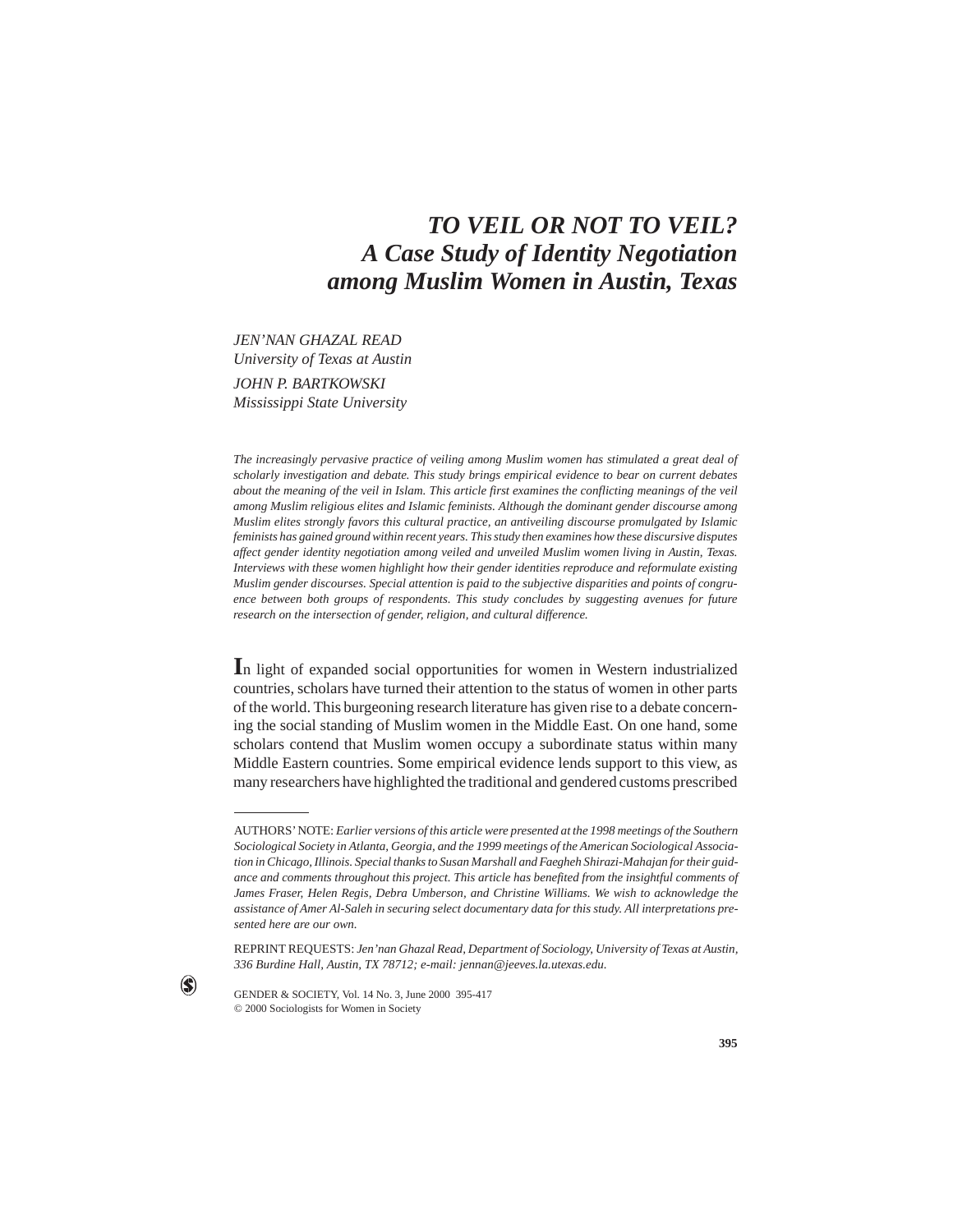by Islam—most notably, the veiling and shrouding of Muslim women (Afshar 1985; Fox 1977; Odeh 1993; Papanek 1973; see Dragadze 1994 for review).

On the other hand, a growing number of scholars now argue that claims about the oppression and subjugation of veiled Muslim women may, in many regards, be overstated (Brenner 1996; El-Guindi 1981, 1983; El-Solh and Mabro 1994; Fernea 1993, 1998; Gocek and Balaghi 1994; Hessini 1994; Kadioglu 1994; Kandiyoti 1991, 1992; Webster 1984). Scholars who have generated insider portraits<sup>1</sup> of Islamic gender relations have revealed that Muslim women's motivations for veiling can vary dramatically. Some Muslim women veil to express their strongly held convictions about gender difference, others are motivated to do so more as a means of critiquing Western colonialism in the Middle East. It is this complexity surrounding the veil that leads Elizabeth Fernea (1993, 122) to conclude that the veil (or hijab<sup>2</sup>) "means different things to different people within [Muslim] society, and it means different things to Westerners than it does to Middle Easterners" (see also Abu-Lughod 1986; Walbridge 1997).

Our study takes as its point of departure the conflicting meanings of the veil among both Muslim religious elites and rank-and-file Islamic women currently living in the United States. In undertaking this investigation, we supplement the lone study (published in Arabic) that compares the gender attitudes of veiled and unveiled women (see L. Ahmed 1992 for review). That study, based largely on survey data collected from university women living in the Middle East, demonstrates that while veiled women evince somewhat conservative gender attitudes, the vast majority of them support women's rights in public life and a substantial proportion subscribe to marital equality. We seek to extend these suggestive findings by using in-depth, personal interviews, because data from such interviews are more able to capture the negotiation of cultural meanings by veiled and unveiled respondents, as well as the nuances of these women's gender identities (Mishler 1986).

The importance of our study is further underscored by the influx of Muslims into the United States during recent decades and the increasing prominence of Muslim Americans and Islamic women on the domestic scene (G. Ahmed 1991; Ghanea Bassiri 1997; Haddad 1991a, 1991b; Hermansen 1991). Although population estimates of Muslim Americans vary (ranging from 5 to 8 million), many observers consider Islam to be one of the fastest growing religions in the United States (Johnson 1991; Stone 1991). Moreover, recent research indicates that a majority of Muslims in the United States are university graduates firmly situated within the American middle class (Haddad 1991b). Yet, even as this religious subculture has enjoyed such rapid growth and economic privilege throughout much of the West, Muslims in the United States and abroad have become the target of pejorative stereotypes (Bozorgmehr, Der-Martirosian, and Sabagh 1996; Haddad 1991a, 1991b). Caricatures that portray Islamic women as submissive and backward have become more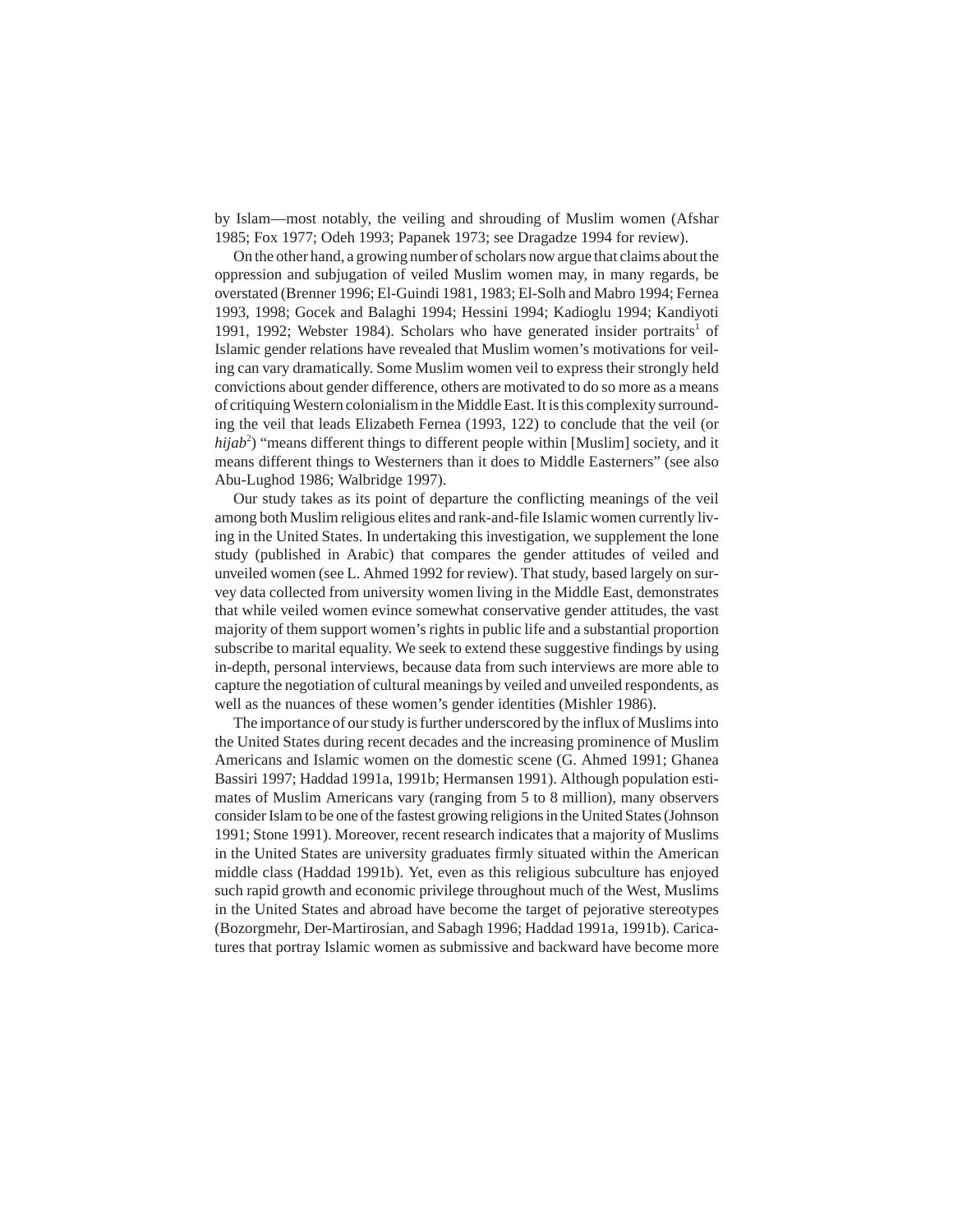in light of dominant U.S. social norms and modernist discourses that often define these women as "other."

Our investigation therefore aims to enrich this growing research literature, while critically evaluating negative stereotypes about Muslim women. After outlining our theoretical perspective, we review the debates that currently characterize Muslim elite discourse concerning the veil. Then, to discern the impact of these broad cultural disputes on the gender identities of women of Islam located in the United States, we analyze interview data collected from a sample of religiously active Muslim women—both veiled and unveiled—currently living in Austin, Texas. Our analysis highlights salient points of ideological divergence, as well as unanticipated points of congruence, between these veiled and unveiled Muslim women concerning this controversial cultural practice.

# **THEORY AND CONTEXT: DISCOURSE, IDENTITY, AND THE LANDSCAPE OF ISLAM**

How can scholars effectively explore the interconnections between broad-based cultural constructions of gender on one hand and the more circumscribed (inter)subjective negotiation of gender relations on the other? In an effort to address these issues, a large number of contemporary feminist theorists and gender scholars have begun to examine discourse as one important medium through which gender is constructed (e.g., Bartkowski 1997a, 1997b, 1998, 2000; Currie 1997; Todd and Fisher 1988; Wodak 1997). Our study is informed by these theoretical insights and by feminist standpoint theories and notions of subjectivity that take seriously women's agency, as well as their bodily practices and everyday experiences, in the negotiation of their gender identities (e.g., Currie 1997; Davis 1997; Hollway 1995; Mahoney and Yngvesson 1992; Smith 1987; West and Fenstermaker 1995; see Mann and Kelley 1997 for review).

Theories of discourse suggest that cultural forms (e.g., gender, religion, ethnicity) are best understood as *constructed*, *contested*, and *intersecting* social phenomena. First, the meanings attributed to the Muslim veil are not endemic to the veil itself; rather, they are produced through cultural discourse and vast networks of social relationships. Social practices that imbue the veil with cultural significance include the rhetoric of religious elites who equate veiling with religious devotion, as well as the actual ostracism of unveiled Muslim women from some Islamic institutions. Second, theories of discourse call attention to the contested character of cultural forms. Cultural symbols are capable of being interpreted in a variety of different ways and often become a site of struggle and contestation. Divergent interpretations of the same cultural practice may be advanced by groups who share a common religious heritage. As evidenced in our analysis below, various factions of Muslim elites offer strikingly different interpretations of the veil and the Qur'anic passages pertaining to this cultural practice. Finally, theories of discourse attune researchers to the multidimensional and overlapping character of cultural forms.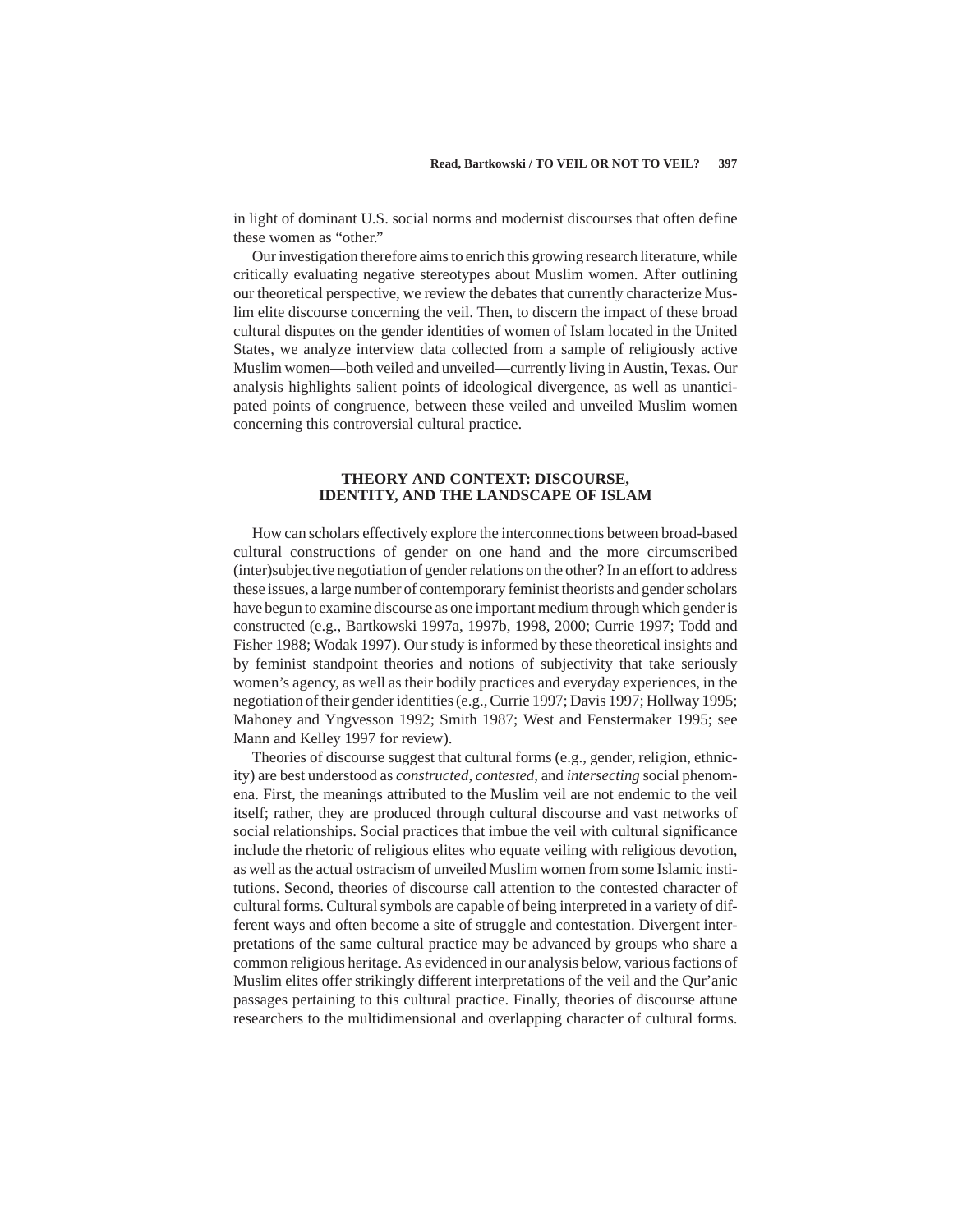Discourses are not discrete ideologies; rather, they are culturally specific modes of understanding the world that intersect with competing viewpoints. As we reveal below, religiously active Muslim women living in the United States are exposed not only to the internecine gender debates waged within Islamic circles mentioned above. These women also construct their gender identities in light of non-Muslim discourses of gender and ethnicity prevalent in late-twentieth-century America.

As noted, we complement these insights with feminist notions of standpoint, subjectivity, and bodily practice. Taken together, these theoretical perspectives suggest that discursive regimes provide social actors with important symbolic resources for identity negotiation and for the legitimation of everyday social and bodily practices (see, e.g., Dellinger and Williams 1997; Stombler and Padavic 1997 for recent empirical treatments). Current gender scholarship construes identity negotiation as a *process* and everyday *practice* that is fraught with ambiguity, contradiction, and struggle. These perspectives stand in bold contrast to more static psychological conceptualizations of *personality* as divorced from lived experience and bodily practice. Therefore, we are careful to recognize how competing discourses of the veil enable veiled Muslim women to legitimate their decision to veil on a variety of grounds—from explicitly antifeminist rationales to feminist justifications for veiling. Yet, at the same time, we reveal how the respondents use their everyday experiences to lend a practical edge to their understanding of the veil and their perceptions of themselves as Muslim women.

The most germane aspects of Muslim theology for this study concern two sets of Islamic sacred texts, the Qur'an and the hadiths (e.g., Munson 1988). The Qur'an is held in high esteem by virtually all Muslims. Not unlike the "high view" of the Bible embraced by various conservative Christian groups, many contemporary Muslims believe that the Qur'an is the actual Word of God that was ably recorded by Muhammed during the early portion of the seventh century. In addition to the Qur'an, many Muslims also look to the hadiths for moral and spiritual guidance in their daily lives. The hadiths, second-hand reports of Muhammed's personal traditions and lifestyle, began to be collected shortly after his death because of the difficulty associated with applying the dictates of the Qur'an to changing historical circumstances. The full collection of these hadiths has come to be known as the *sunna*. Along with the Qur'an, the hadiths constitute the source of law that has shaped the ethics and values of many Muslims.

Within Islam, the all-male Islamic clergy (variously called *faghihs*, *imams*, *muftis*, *mullahs*, or *ulumas*) often act as interpretive authorities who are formally charged with distilling insights from the Qur'an or hadiths and with disseminating these scriptural interpretations to the Muslim laity (Munson 1988). Given that such positions of structural privilege are set aside for Muslim men, Islam is a patriarchal religious institution. Yet, patriarchal institutions do not necessarily produce homogeneous gender ideologies, a fact underscored by the discursive fissures that divide Muslim religious authorities and elite commentators concerning the veil.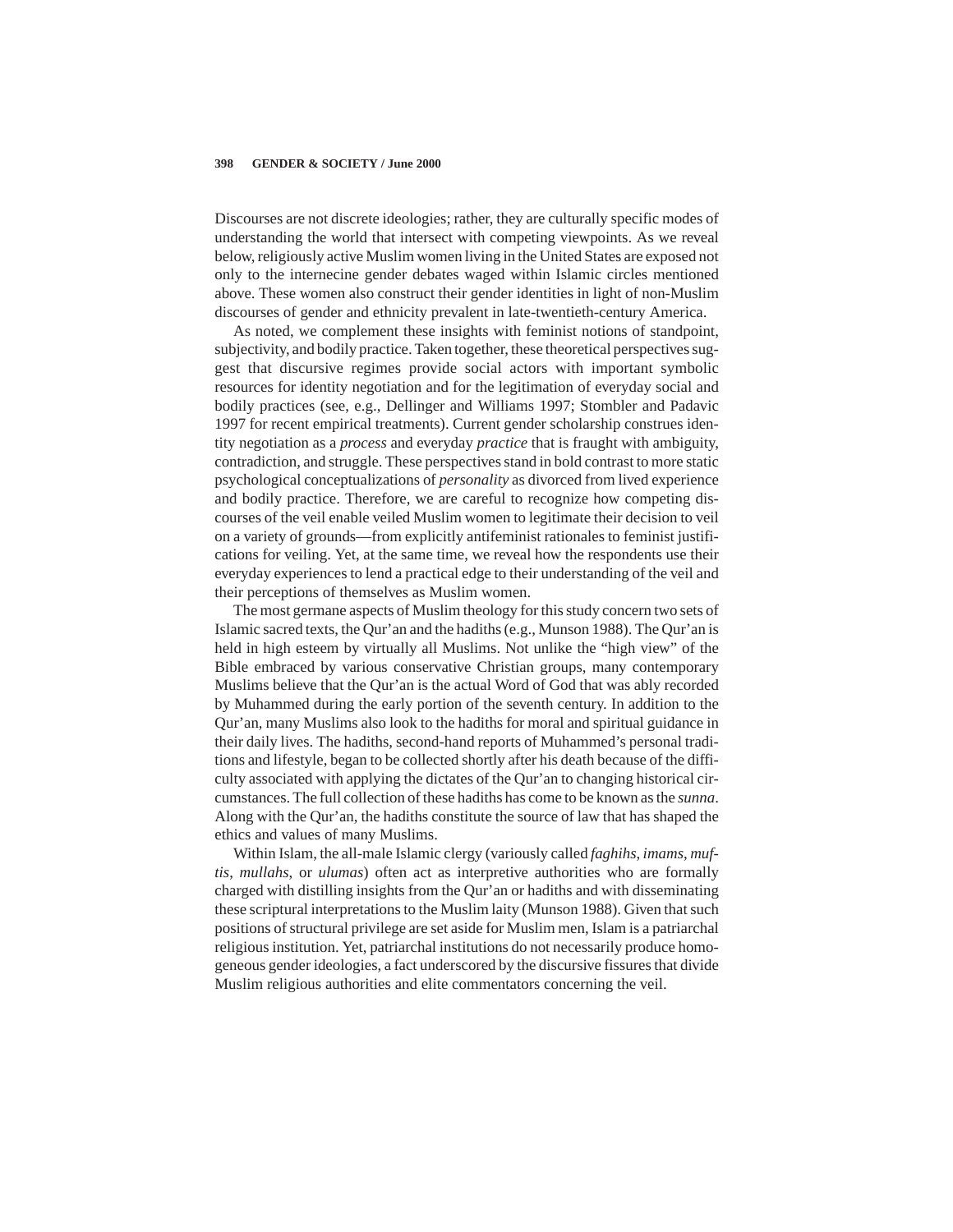# **COMPETING DISCOURSES OF THE VEIL IN CONTEMPORARY ISLAM**

Many Muslim clergy and Islamic elites currently prescribe veiling as a custom in which "good" Muslim women should engage (Afshar 1985; Al-Swailem 1995; Philips and Jones 1985; Siddiqi 1983). Proponents of veiling often begin their defense of this cultural practice by arguing that men are particularly vulnerable to corruption through unregulated sexual contact with women (Al-Swailem 1995, 27-29; Philips and Jones 1985, 39-46; Siddiqi 1983). These experts contend that the purpose of the hijab or veil is the regulation of such contact:

The society that Islam wants to establish is not a sensate, sex-ridden society. . . . The Islamic system of *Hijab* is a wide-ranging system which protects the family and closes those avenues that lead toward illicit sex relations or even indiscriminate contact between the sexes in society. . . . To protect her virtue and to safeguard her chastity from lustful eyes and covetous hands, Islam has provided for purdah which sets norms of dress, social get-together . . . and going out of the four walls of one's house in hours of need. (Siddiqi 1983, vii-viii)

Many expositors of the pro-veiling discourse call attention to the uniquely masculine penchant for untamed sexual activity and construe the veil as a Godordained solution to the apparent disparities in men's and women's sexual appetites. Women are therefore deemed responsible for the management of men's sexuality (Al-Swailem 1995, 29). Some contend that the Muslim woman who veils should be sure that the hijab covers her whole body (including the palms of her hands), should be monotone in color ("so as not to be attractive to draw the attentions to"), and should be opaque and loose so as not to reveal "the woman's shape or what she is wearing underneath" (Al-Swailem 1995, 24-25).

Pro-veiling Muslim luminaries also defend veiling on a number of nonsexual grounds. The veil, according to these commentators, serves as (1) a demonstration of the Muslim woman's unwavering obedience to the tenets of Islam; (2) a clear indication of the essential differences distinguishing men from women; (3) a reminder to women that their proper place is in the home rather than in pursuing public-sphere activities; and (4) a sign of the devout Muslim woman's disdain for the profane, immodest, and consumerist cultural customs of the West (e.g., Al-Swailem 1995, 27-29; Siddiqi 1983, 140, 156). In this last regard, veiling is legitimated as an anti-imperialist statement of ethnic and cultural distinctiveness.

Nevertheless, the most prominent justifications for veiling entail, quite simply, the idea that veiling is prescribed in the Qur'an (see Arat 1994; Dragadze 1994; Hessini 1994; Sherif 1987; Shirazi-Mahajan 1995 for reviews). Several Muslim clergy place a strong interpretive emphasis on a Qur'anic passage (S. 24:31) that urges women "not [to] display their beauty and adornments" but rather to "draw their head cover over their bosoms and not display their ornament." Many of these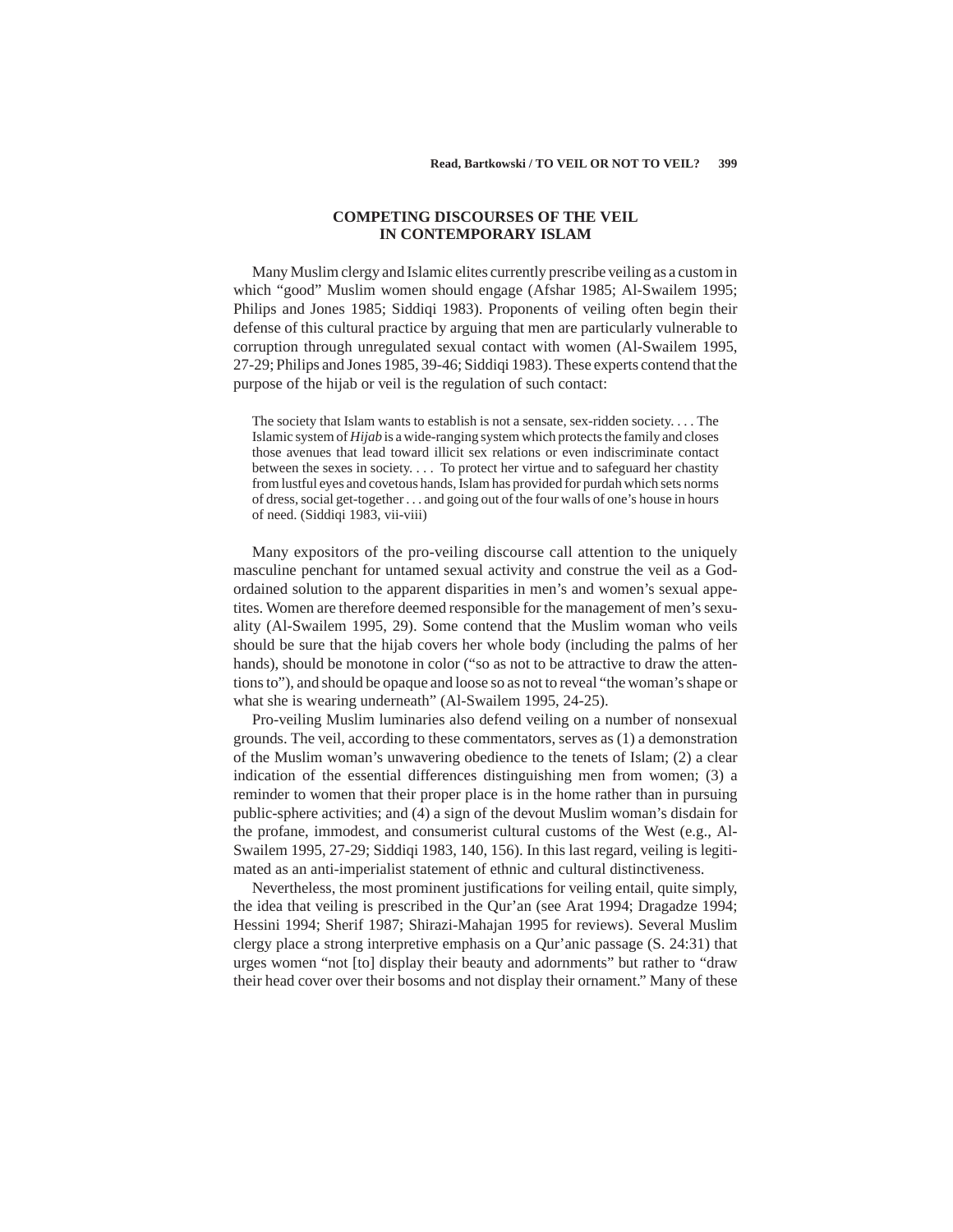same defenders of the veil marshal other Qur'anic passages that bolster their proveiling stance: "And when you ask them [the Prophet's wives] for anything you want ask them from before a screen (*hijab*); that makes for greater purity for your hearts and for them" (S. 33:53); "O Prophet! Tell your wives and daughters and the believing women that they should cast their outer garments over themselves, that is more convenient that they should be known and not molested" (S. 33:59).

In addition to these Qur'anic references, pro-veiling Muslim clergy highlight hadiths intended to support the practice of veiling (see Sherif 1987 for review). Many pro-veiling Muslim clergy maintain that the veil verse was revealed to Muhammad at a wedding five years before the Prophet's death. As the story goes, three tactless guests overstayed their welcome after the wedding and continued to chat despite the Prophet's desire to be alone with his new wife. To encourage their departure, Muhammad drew a curtain between the nuptial chamber and one of his inconsiderate companions while ostensibly uttering "the verse of the hijab" (S. 33:53, cited above). A second set of hadiths claim that the verse of hijab was prompted when one of the Prophet's companions accidentally touched the hand of one of Muhammad's wives while eating dinner. Yet a third set of hadiths suggests that the verse's objective was to stop the visits of an unidentified man who tarried with the wives of the Prophet, promising them marriage after Muhammad's death.

In stark contrast to the pro-veiling apologias discussed above, an oppositional discourse against veiling has emerged within Islamic circles in recent years. Most prominent among these opponents of veiling are Islamic feminists (Al-Marayati 1995; Mernissi 1991; Shaheed 1994, 1995; see contributions in Al-Hibri 1982; Gocek and Balaghi 1994; see AbuKhalil 1993; An-Na'im 1987; Anees 1989; Arat 1994; Badran 1991; Fernea 1998 for treatments of Islamic feminism and related issues). Although Islamic feminists are marginalized from many of the institutional apparatuses available to the all-male Muslim clergy, they nevertheless exercise considerable influence via the dissemination of dissident publications targeted at Islamic women and through grassroots social movements (Fernea 1998; Shaheed 1994). Fatima Mernissi (1987, 1991), arguably the most prominent Muslim feminist, is highly critical of dominant gender conceptualizations that construe veiling as the ultimate standard by which the spiritual welfare and religious devoutness of Muslim women should be judged. In *The Veil and the Male Elite: A Feminist Interpretation of Women's Rights in Islam*, Mernissi (1991, 194) queries her readers:

What a strange fate for Muslim memory, to be called upon in order to censure and punish [Islamic women]! What a strange memory, where even dead men and women do not escape attempts at assassination, if by chance they threaten to raise the *hijab* [veil] that covers the mediocrity and servility that is presented to us [Muslim women] as tradition. How did the tradition succeed in transforming the Muslim woman into that submissive, marginal creature who buries herself and only goes out into the world timidly and huddled in her veils? Why does the Muslim man need such a mutilated companion?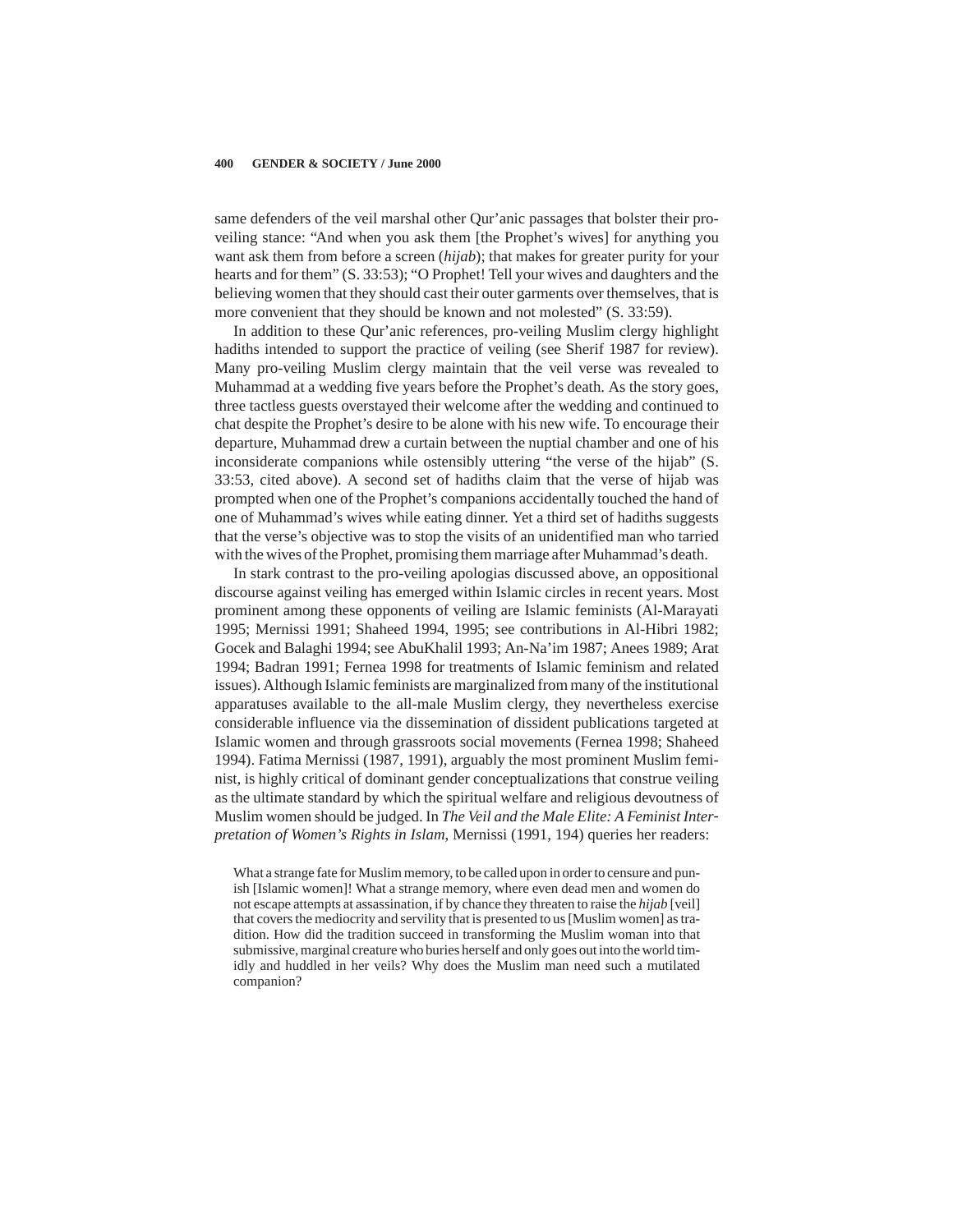Mernissi and other Muslim commentators who oppose veiling do so on a number of grounds. First, Mernissi seeks to reverse the sacralization of the veil by linking the hijab with oppressive social hierarchies and male domination. She argues that the veil represents a tradition of "mediocrity and servility" rather than a sacred standard against which to judge Muslim women's devotion to Allah. Second, antiveiling Muslim commentators are quick to highlight the historical fact that veiling is a cultural practice that originated from outside of Islamic circles (see Schmidt 1989). Although commonly assumed to be of Muslim origin, historical evidence reveals that veiling was actually practiced in the ancient Near East and Arabia long before the rise of Islam (Esposito 1995; Sherif 1987; Webster 1984). Using this historical evidence to bolster their antiveiling stance, some Muslim feminists conclude that because the veil is not a Muslim invention, it cannot be held up as the standard against which Muslim women's religiosity is to be gauged.

Finally, Islamic feminists such as Mernissi (1991, chap. 5) point to the highly questionable scriptural interpretations on which Muslim clergy often base their pro-veiling edicts (see Hessini 1994; Shirazi-Mahajan 1995). Dissident Islamic commentators call attention to the fact that the Qur'an refers cryptically to a "curtain" and never directly instructs women to wear a veil. Although proponents of veiling interpret Qur'anic edicts as Allah's directive to all Muslim women for all time, Islamic critics of veiling counter this interpretive strategy by placing relatively greater weight on the "occasions of revelation" (*asbab nuzul al-Qur'an*)—that is, the specific social circumstances under which key Qur'anic passages were revealed (Mernissi 1991, 87-88, 92-93; see Sherif 1987). It is with this interpretive posture that many Islamic feminists believe the veil verse (S. 33:53) to be intended solely for the wives of Muhammad (Mernissi 1991, 92; see Sherif 1987). Muslim critics of veiling further counter many of the pro-veiling hadith citations by arguing that they are interpretations of extrascriptural texts whose authenticity is highly questionable (Mernissi 1991, 42-48; see Sherif 1987; Shirazi-Mahajan 1995). Finally, critics of hijab point to select verses in the Qur'an that invoke images of gender egalitarianism, including one passage that refers to the "vast reward" Allah has prepared for both "men who guard their modesty and women who guard their modesty" (S. 33:35).

# **THE VEIL AND GENDER IDENTITY NEGOTIATION AMONG MUSLIM WOMEN IN AUSTIN**

To this point, we have drawn comparisons between pro-veiling edicts that link devout, desexualized Muslim womanhood to the practice of veiling and antiveiling discourses that reject this conflation of hijab and women's religious devotion. We now attempt to gauge the impact of these debates on the gender identities of a sample of 24 Muslim women—12 of whom veil, 12 of whom do not. All women in our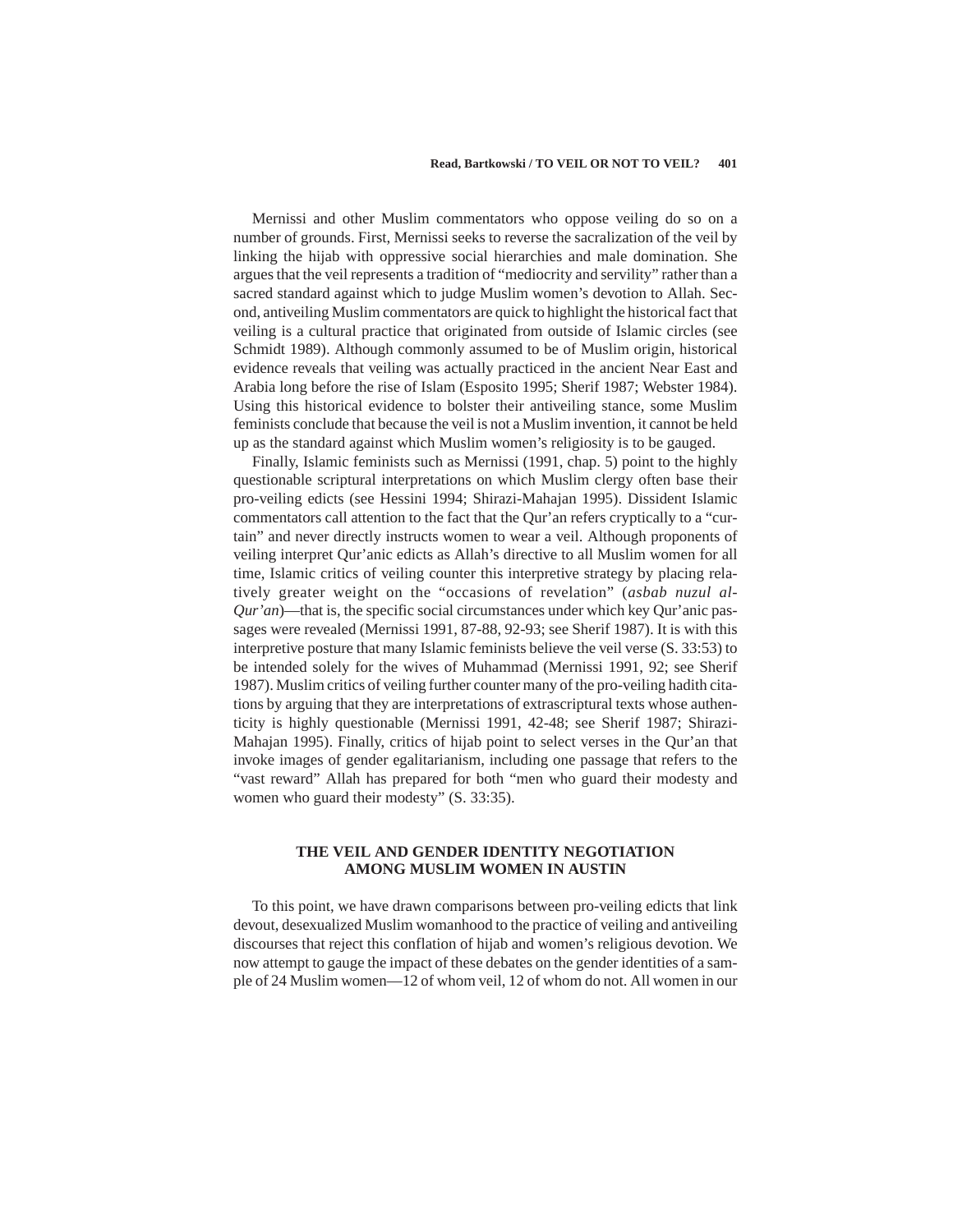sample define themselves as devout Muslims (i.e., devoted followers of Muhammad who actively practice their faith). These women were recruited through a combination of snowball and purposive sampling. Taken together, the respondents identify with a range of different nationalities (e.g., Iranian, Pakistani, Kuwaiti) and Muslim sects (e.g., Sunni, Shi'i, Ahmadia). Nineteen women have lived 10 or more years in the United States, while five women in our sample have immigrated in the past 5 years. Their ages range from 21 to 55 years old, and they occupy a range of social roles (e.g., college students, professional women, homemakers). Consistent with the demographic characteristics of U.S. Muslim immigrants at large (Haddad 1991b), our sample is composed of middle-class women with some postsecondary education (either a college degree or currently attending college). Class homogeneity among the respondents is also partly a product of the locale from which the sample was drawn, namely, a university town. Consequently, this study extends crosscultural scholarship on the intersection of veiling, ethnicity, and nationality for middle-class Muslim women living in Western and largely modernized societies (e.g., Bloul 1997; Brenner 1996; Hatem 1994).

In-depth interviews with these Muslim women were conducted by the first author during 1996 and 1997. The interview questionnaire covered a range of topics, including the women's practical experiences with veiling, the meaning of the veil to them, their reasons for wearing or not wearing the veil and the impact of this decision on their social relationships, their perceptions about the significance of the veil in their country of origin, and the importance of Islamic beliefs and devotional activities (e.g., prayer, scriptural study) to these women. In light of our topic's sensitivity, as well as cultural differences between our respondents and the first author (a non-Muslim unveiled woman), the interviews were not audiotaped. Because many of the women were forthright about their opposition to participating in a study based on tape-recorded interviews, the tenor, depth, and candor of these interviews would have been seriously inhibited if conversations were tape-recorded. Consequently, with the women's consent, handwritten notes were recorded during the course of each interview. Immediately after the interview, these notes were then elaborated into a more detailed set of transcripts. Each transcript was initially evaluated as an independent conversation concerning the significance of the veil and its relationship to the respondent's religious and gender identity. Emergent themes from each interview were flagged and coded during this stage of the analysis. Then, during a second stage of analysis, we compared the themes that emerged from interviews conducted with each of the two different subgroups of Muslim women (veiled and unveiled).

Interview data collected from these women, identified below by pseudonyms, are designed to address several interrelated issues: What does the veil itself and the practice of veiling mean to these women? Among the women who veil, why do they do so? Among the women who do not veil, how have they arrived at the decision to remain unveiled? Finally, how does each group of our respondents feel about women who engage in the "opposite" cultural practice?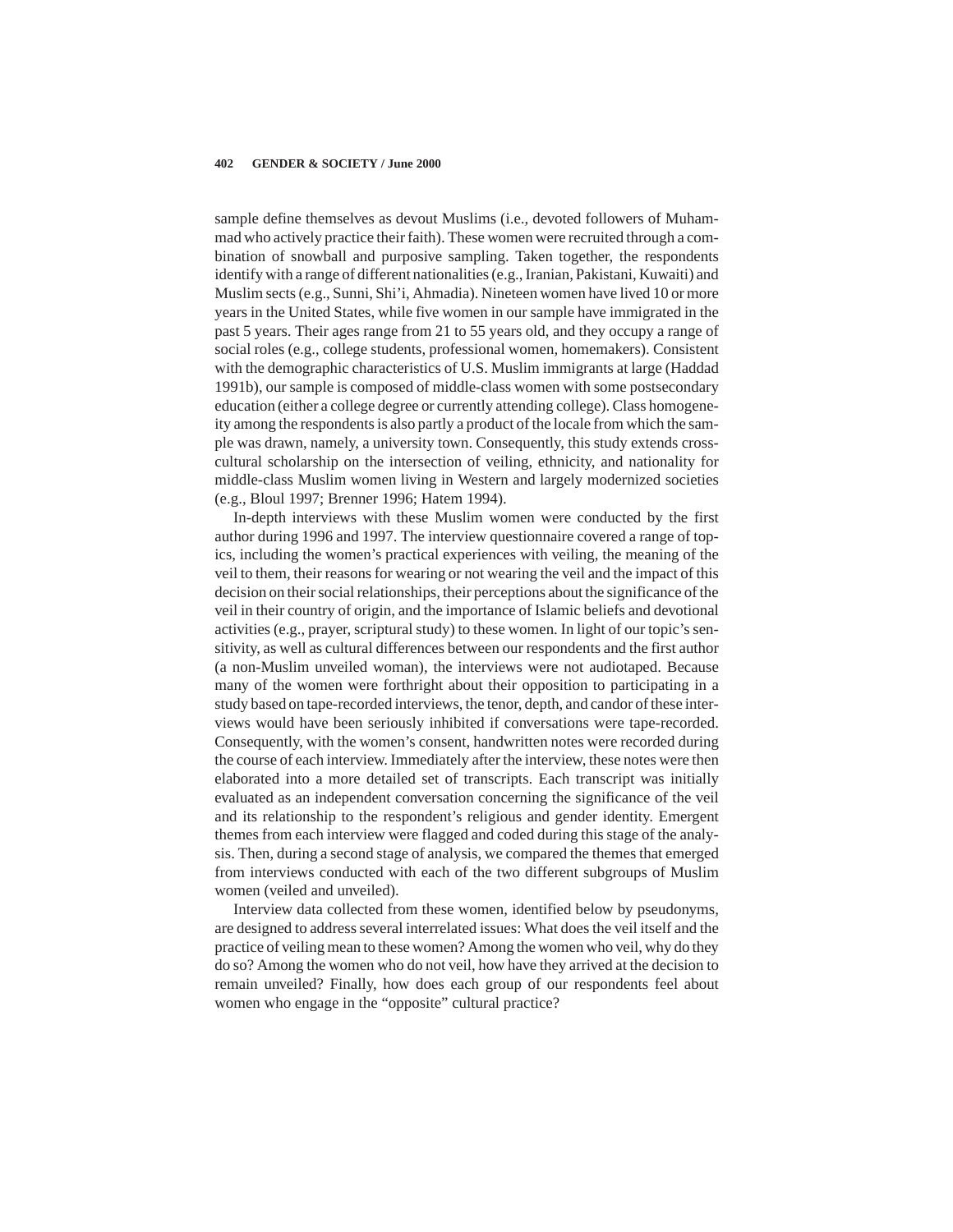# **VEILED CONTRADICTIONS: PERCEPTIONS OF HIJAB AND GENDER PRACTICES AMONG VEILED MUSLIM WOMEN**

# **Religious Edicts and Social Bonds**

In several respects, the veiled respondents'accounts of wearing hijab conform to the pro-veiling gender discourse explicated above. Many of the veiled women invoke various sorts of religious imagery and theological edicts when asked about their motivations for veiling. One respondent in her early twenties, Huneeya, states flatly: "I wear the hijab because the Qur'an says it's better [for women to be veiled]." Yet another veiled woman, Najette, indicates that hijab "makes [her] more special" because it symbolizes her commitment to Islam. Mona says outright: "The veil represents submission to God," and Masouda construes the veil as a "symbol of worship" on the part of devout Muslim women to Allah and the teachings of the Prophet Muhammad. Not surprisingly, many veiled women contend that veiling is commanded in the Qur'an.

Of course, this abundance of theological rationales is not the only set of motivations that the veiled women use to justify this cultural practice. For many of the veiled respondents, the scriptural edicts and the religious symbolism surrounding the veil are given palpable force through their everyday gender practices and the close-knit social networks that grow out of this distinctive cultural practice. Indeed, narratives about some women's deliberate choice to begin veiling at a particular point in their lives underscore how religious edicts stand in tension with the women's strategic motivations. Several women recount that they began to veil because they had friends who did so or because they felt more closely connected to significant others through this cultural practice. Aisha, for example, longed to wear the veil while she attended high school in the Middle East approximately three decades ago. Reminiscent of issues faced by her teen counterparts in the United States, Aisha's account suggests that high school was a crucial time for identity formation and the cultivation of peer group relationships. The veil served Aisha as a valuable resource in resolving many of the dilemmas she faced 30 years ago as a maturing high school student. She decided to begin veiling at that time after hearing several prominent Muslim speakers at her school "talk[ing] about how good veiling is." The veil helped Aisha not only to form meaningful peer relationships at that pivotal time in her life (i.e., adolescence) but also continues to facilitate for her a feeling of connectedness with a broader religious community of other veiled Muslim women. During her recent trip to Egypt during the summer, Aisha says that the veil helped her "to fit in" there in a way that she would not have if she were unveiled.

Several other respondents also underscore the significance of Islamic women's friendship networks that form around the veil, which are particularly indispensable because they live in a non-Muslim country (i.e., the United States). In recounting these friendship circles that are cultivated around hijab in a "foreign" land, our veiled respondents point to an important overlay between their gender identities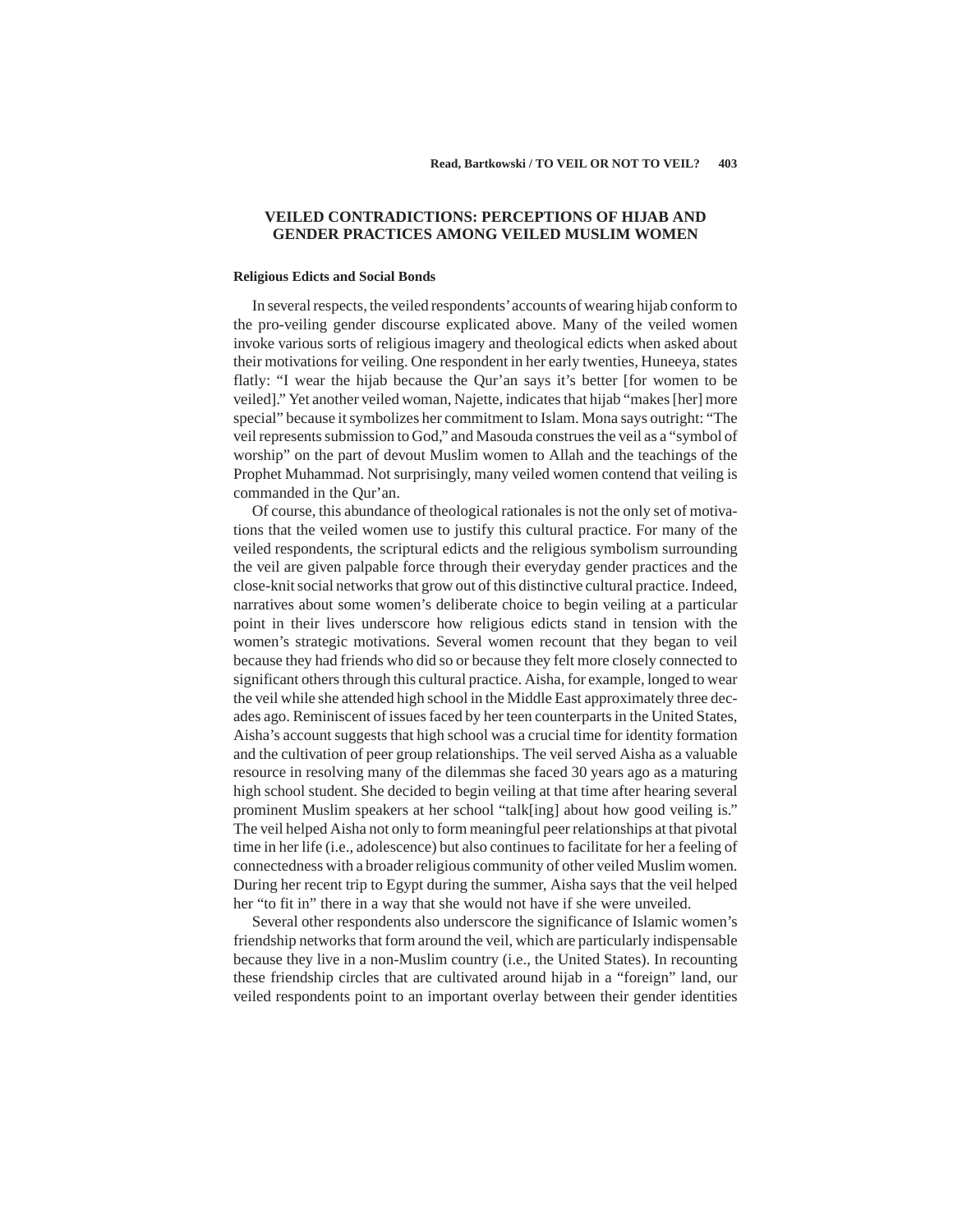(i.e., good Muslim women veil) and their ethnic identities (i.e., as Middle Easterners). The common foundation on which these twin identities are negotiated is distinctively religious in nature. Hannan touts the personal benefits of veiling both as a *woman*—"the veil serves as an identity for [Islamic] women"—and as a *Muslim*: "[Because I veil,] Muslim people know I am Muslim, and they greet me in Arabic." This interface between gender and ethnicity is also given voice by Aisha, whose initial experiences with the veil were noted above. Aisha maintains, "The veil differentiates Muslim women from other women. When you see a woman in hijab, you know she's a Muslim." Much like the leading Muslim commentators who encourage Islamic women to "wear" their religious convictions (literally, via the veil) for all to see, these veiled respondents find comfort in the cultural and ethnic distinctiveness that the veil affords them. In this way, hijab is closely connected with their overlapping religious-gender-ethnic identities and links them to the broader community (*ummah*) of Islamic believers and Muslim women.

#### **Gender Difference and Women's "Emancipation"**

In addition to providing religious rationales for wearing the veil, many of the women who wear hijab also invoke the discourse of masculine-feminine difference to defend the merits of veiling. For several women, the idea of masculine hypersexuality and feminine vulnerability to the male sex drive is crucial to this essentialist rationale for veiling. Despite the fact that veiled women were rather guarded in their references to sex, their nods in that direction are difficult to interpret in any other fashion. In describing the veil's role in Islam and in the lives of Muslim men and women (such as herself), Sharadda states, "Islam is natural and men need some things naturally. If we abide by these needs [and veil accordingly], we will all be happy." She continues, "If the veil did not exist, many evil things would happen. Boys would mix with girls, which will result in evil things."

Similarly, Hannan describes what she perceives to be women's distinctive attributes and their connection to the veil: "Women are like diamonds; they are so precious. They should not be revealed to everyone—just to their husbands and close kin." Like Qur'anic references to women's "ornaments," Hannan is contrasting the "precious" diamond-like feminine character to the ostensibly less refined, less distinctive masculine persona. Interestingly, it is by likening women to diamonds that Hannan rhetorically inverts traditional gender hierarchies that privilege "masculine" traits over their "feminine" counterparts. In the face of those who would denigrate feminine qualities, Hannan reinterprets the distinctiveness of womanhood as more "precious" (i.e., more rare and valuable) than masculine qualities. Women's inherent difference from men, then, is perceived to be a source of esteem rather than denigration.

It is important to recognize, however, that the respondents who invoke this rhetoric of gender difference are not simply reproducing the pro-veiling discourse advanced by Muslim elites. Despite their essentialist convictions, many of the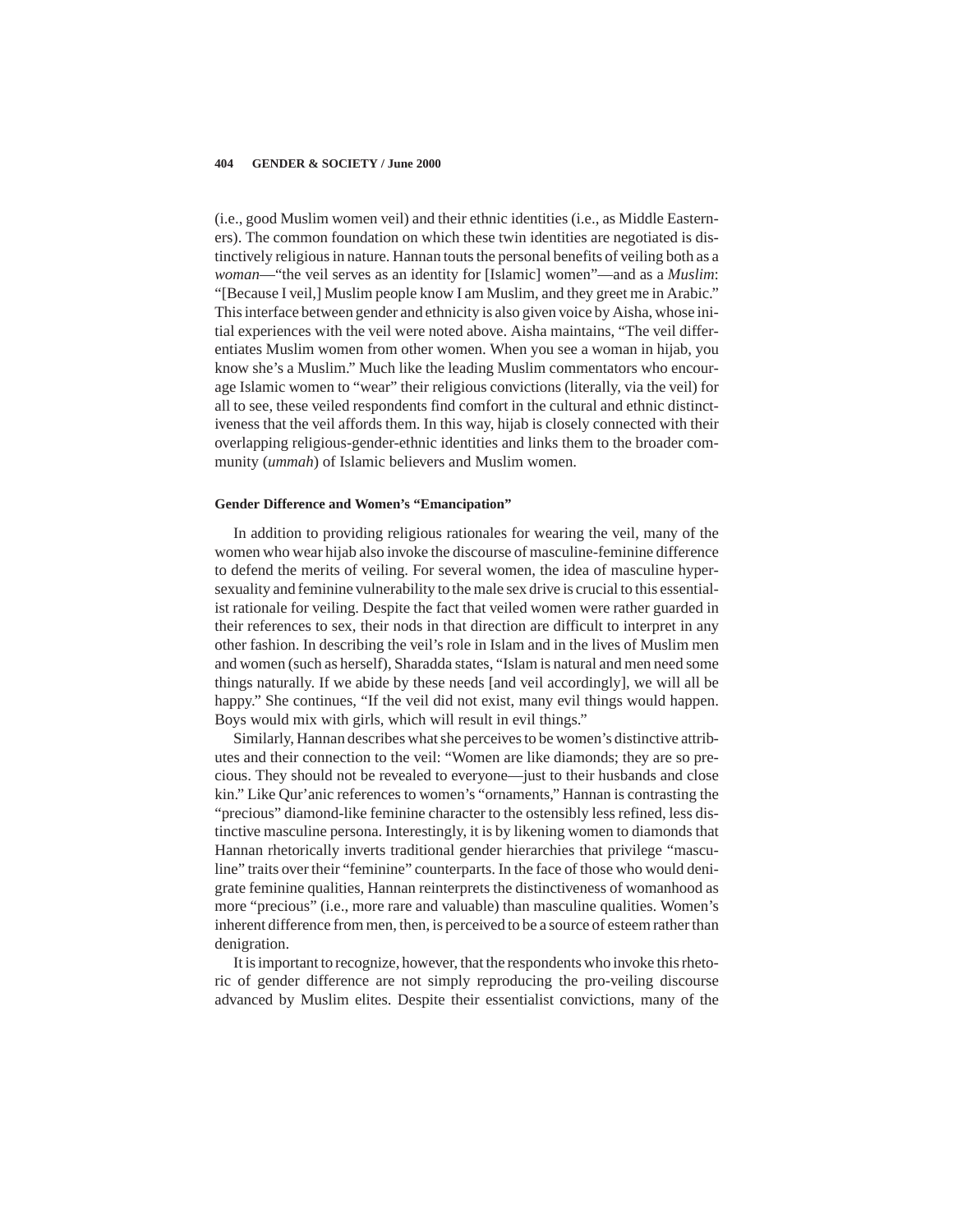veiled respondents argue that the practice of wearing hijab actually liberates them from men's untamed, potentially explosive sexuality and makes possible for them various sorts of public-sphere pursuits. So, whereas pro-veiling Islamic elites often reason that women's sexual vulnerability (and, literally, their fragile bodily "ornaments") should restrict them to the domestic sphere, many of the veiled women in this study simply do not support this view of domesticized femininity. To the contrary, these women—many of whom are themselves involved in occupational or educational pursuits—argue that the veil is a great equalizer that enables women to work alongside of men. In the eyes of Hannan, women's "preciousness" should not be used to cajole them to remain in the home: "Women who wear the hijab are not excluded from society. They are freer to move around in society because of it."

Rabbab, who attends to various public-sphere pursuits, offers a similar appraisal. She argues that the face veil (hijab) is an invaluable aid for Muslim women who engage in extradomestic pursuits. In advancing this claim, Rabbab uses women who veil their whole bodies (such body garments are called *abaya*) as a counterpoint of excessive traditionalism. When asked what the veil means to her personally, as well as to Muslim women and Islamic culture at large, she says,

It depends on the extent of the hijab [that is worn]....Women who wear face veils and cover their whole bodies [with abaya] are limited to the home. They are too dependent on their husbands. How can they interact when they are so secluded? . . . [However,] taking away the hijab [i.e., face veil] would make women have to fight to be taken seriously [in public settings]. . . . With hijab, men take us more seriously.

This hijab-as-liberator rationale for veiling was repeated by many of the veiled women who pursued educational degrees in schools and on college campuses where young predatorial men ostensibly rove in abundance. Aisha, a 41-year-old former student, recounts how the veil emancipated her from the male gaze during her school years:

There was a boy who attended my university. He was very rude to all of the girls, always whistling and staring at them. One day, I found myself alone in the hallway with him. I was very nervous because I had to walk by him. But because I was wearing the hijab, he looked down when I walked past. He did not show that respect to the unveiled girls.

Drawing on experiences such as these, Aisha concludes succinctly: "The veil gives women advantages. . . . They can go to coeducational schools and feel safe." A current student, Najette, says that the veil helps her to "feel secure" in going about her daily activities. Finally, the account of a young female student who is 22 years of age sheds further light on the hijab's perceived benefits in the face of men's apparent propensity to objectify women: "If you're in hijab, then someone sees you and treats you accordingly. I feel more free. Especially men, they don't look at your appearance—they appreciate your intellectual abilities. They respect you." For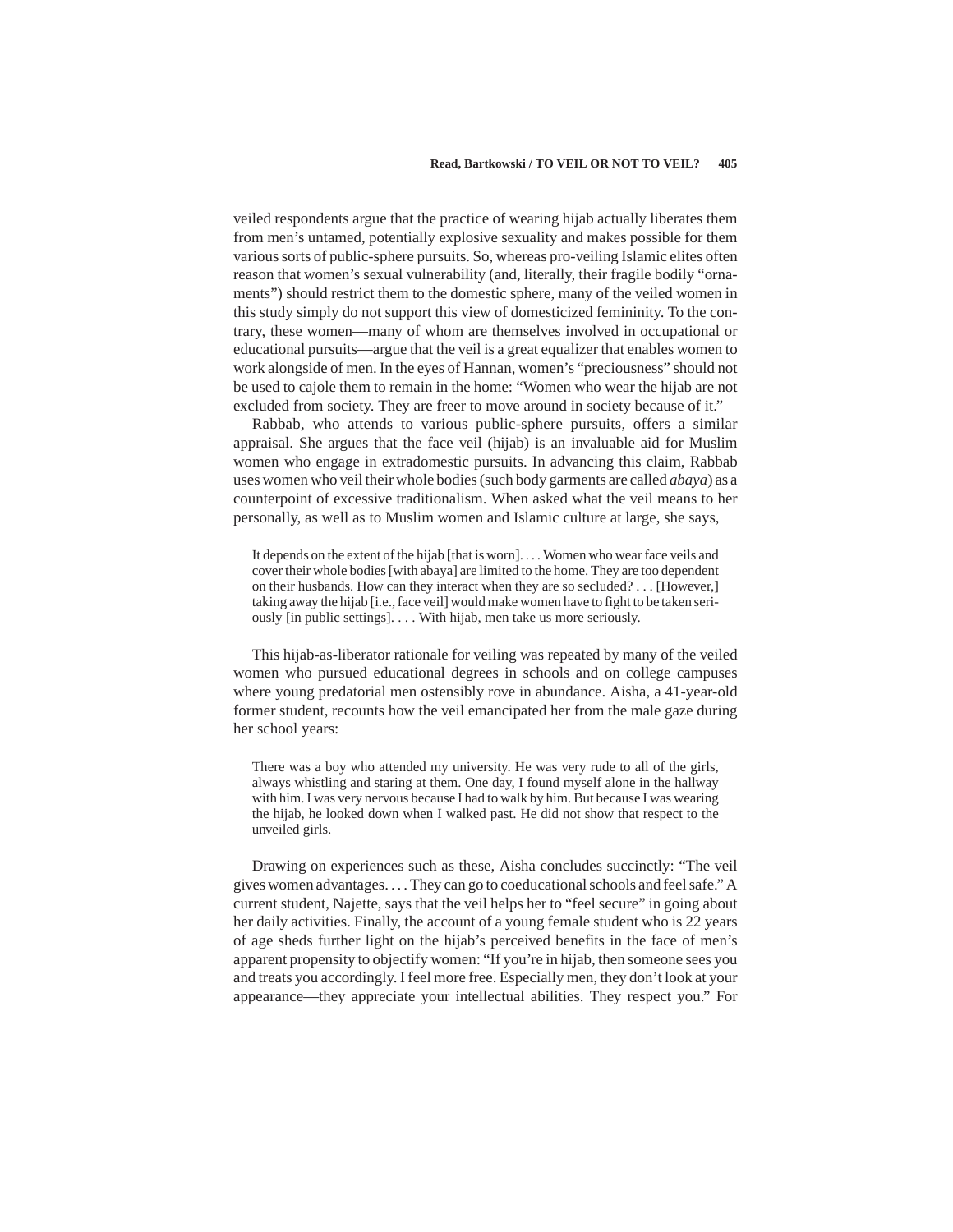many of the veiled women in this study, the respect and protection afforded them by the hijab enables them to engage in extradomestic pursuits that would ironically generate sharp criticism from many pro-veiling Muslim elites.

## **The Discontents of Hijab and Tolerance for the Unveiled**

While the foregoing statements provide clear evidence of these women's favorable feelings about hijab, many of the veiled women also express mixed feelings about this controversial cultural symbol. It was not uncommon for the veiled respondents to recount personal difficulties that they have faced because of their decision to wear hijab. Some dilemmas associated with the veil emanate from the fact that these women live in a secular society inhabited predominantly by Christians rather than Muslims. Najette, the same respondent who argued that veiling makes her feel "special," was quick to recognize that this esteem is purchased at the price of being considered "weird" by some Americans who do not understand her motivations for veiling. For women like her, engaging in a dissident cultural practice underscores Najette's cultural distinctiveness in a way that some people find refreshing and others find threatening.

Such points of tension surrounding the veil are evident not only in cross-cultural encounters such as that mentioned above. Even within Muslim circles, the practice of veiling has generated enough controversy to produce rifts among relatives and friends when some of the veiled respondents appear publicly in hijab. Huneeya, a student who veils because she wishes to follow Qur'anic edicts and enjoys being treated as an intellectual equal by her male peers, highlighted just this point of friction with her family members, all of whom except her are "against hijab. [My family members] think it is against modernity."

For some women, the tensions produced within intimate relationships by the veil move beyond the realm of intermittent family squabbles. One veiled respondent, Asma, revealed that extended family difficulties surrounding the veil have caused her to alter the practice of veiling itself, if only temporarily. Her recent experiences underscore the complex machinations of power involved in the contested arenas of family relations and friendships where veiling is concerned. Asma moved to the United States with her husband only two years ago. Asma was quite conscientious about veiling. She relished the sense of uniqueness and cultural distinctiveness afforded to her by the hijab while living in a non-Muslim country. Yet, recent summer-long visits from her mother-in-law presented her with a dilemma. Asma's mother-in-law had arranged the marriage between her son and daughter-in-law. At the time, the mother-in-law greatly appreciated the conservative religious values embraced by her future daughter-in-law, evidenced in Asma's attentiveness to wearing the veil. Yet, since that time, Asma's mother-in-law had undergone a conversion of sorts concerning the practice of veiling. Quite recently, Asma's motherin-law stopped wearing the veil and wanted her daughter-in-law to follow suit by discarding the veil as well. Indeed, this mother-in-law felt that Asma was trying to upstage her by using the veil to appear more religiously devout than her elder.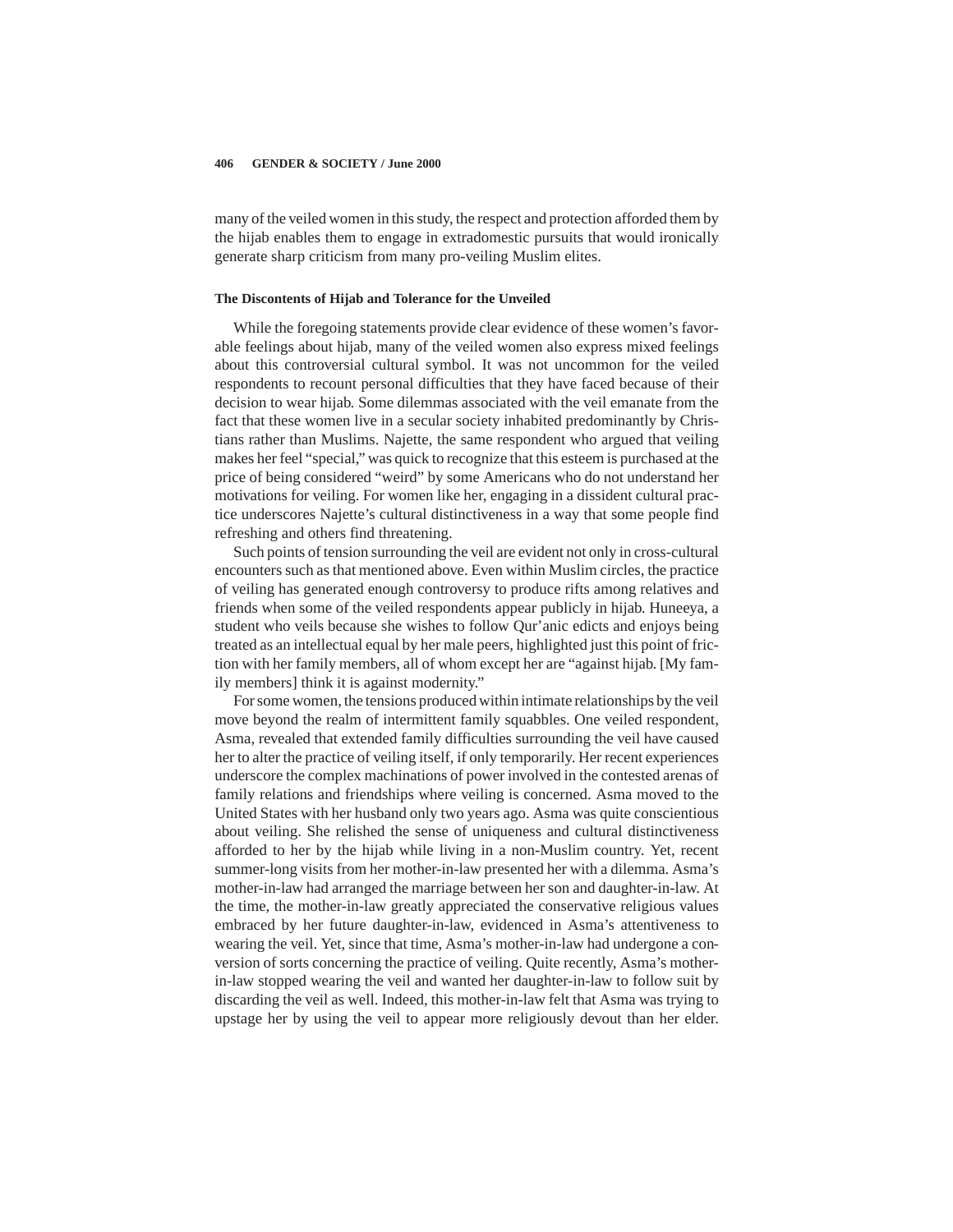Asma's short-term solution to this dilemma is to submit to the wishes of her mother-in-law during her summer visits to the United States. Consequently, for two months each summer, Asma discards her veil. Yet, this solution is hardly satisfactory to her and does not placate Asma's veiled friends who think less of her for unveiling:

I feel very uncomfortable without the veil. The veil keeps us [Muslim women] from getting mixed up in American culture. But I don't want to make my mother-in-law feel inferior, so I take it off while she is here. I know my friends think I am a hypocrite.

Although Asma is sanctioned by her friends for unveiling temporarily during her mother-in-law's visit, our interview data suggest that the preponderance of veiled women in this study harbor no ill will toward their Muslim sisters who choose not to veil. Despite these veiled women's enthusiastic defenses of hijab, they are willing to define what it means to be a good Muslim broadly enough to include Islamic women who do not veil. When asked, for instance, what she thought being a good Muslim entails, one of our veiled respondents (Najette) states simply: "You must be a good person and always be honest." Echoing these sentiments, Masouda suggests, "Your attitude towards God is most important for being a good Muslim—your personality. You must be patient, honest, giving." Even when asked point-blank if veiling makes a woman a good Muslim, another veiled respondent answers, "Hijab is not so important for being a good Muslim. Other things are more important, like having a good character and being honest." One respondent even took on a decidedly ecumenical tone in detaching veiling from Islamic devotion: "Being a good Muslim is the same as being a good Christian or a good Jew—treat others with respect and dignity. Be considerate and open-minded." In the end, then, these women in hijab are able to distinguish between what veiling means to them at a personal level (i.e., a sign of religious devotion) versus what the veil says about Muslim women in general (i.e., a voluntary cultural practice bereft of devotional significance). These veiled women's heterogeneous lived experiences with the hijab—both comforting and uncomfortable, affirming and tension producing, positive and negative—seem to provide them with a sensitivity to cultural differences that often seems lacking in the vitriolic debates about veiling currently waged by leading Muslims.

# **ISLAMIC FEMINISM MODIFIED: PERCEPTIONS OF HIJAB AND GENDER PRACTICES AMONG THE UNVEILED**

#### **Patriarchal Oppression and Religious Fanaticism**

Just as veiled women draw on the pro-veiling discourse to defend the wearing of hijab, the unveiled women in this study often justify their abstention from this cultural practice by invoking themes from the antiveiling discourse. Several of these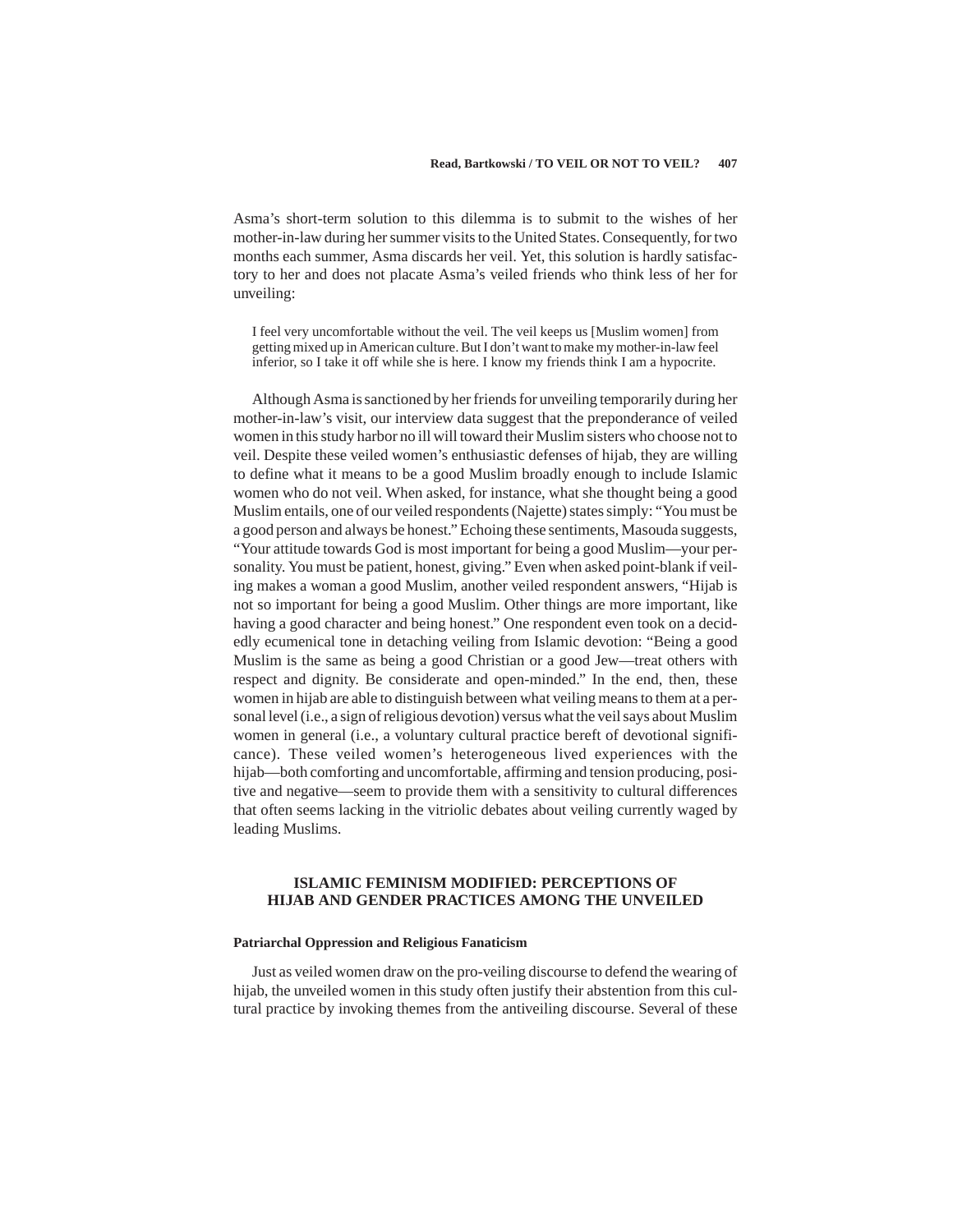unveiled women argue quite straightforwardly that the veil reinforces gender distinctions that work to Muslim women's collective disadvantage. According to many of the unveiled women, the veil was imposed on Muslim women because of Middle Eastern men's unwillingness to tame their sexual caprice and because of their desire to dominate women. Rabeeya, for example, contends that Muslim women are expected to veil because "Middle Eastern men get caught up in beauty. The veil helps men control themselves." Offering a strikingly similar response, Najwa argues that "men can't control themselves, so they make women veil." Using the same critical terminology—that is, *control*—to make her point, Fozia has an even less sanguine view of the veil's role in Islam. When asked about the significance of the veil in Muslim societies, she states flatly: "The veil is used to control women." In short, many of the unveiled respondents view hijab in much the same way as elite Islamic feminists; that is, as a mechanism of patriarchal control.

Comments such as these suggest points of congruence between the veiled and unveiled respondents' understandings of hijab. Both groups of women seem to agree that hijab is closely related to men's sexuality. Recall that some of the veiled women contrast masculine hypersexuality to a desexualized view of femininity. Such women conclude that the veil is the God-ordained corrective for men's inability to control their own sexual impulses. Likewise, as evidenced in several statements from unveiled women, they link the veil to men's apparent inability (or, better, unwillingness) to contain their sexual desires. However, whereas several of the veiled women see masculine hypersexuality as natural and view the veil as a divine remedy for such sexual differences, many of the unveiled women reject these views. The unveiled respondents seem less willing to accept the notion that categorical gender differences should translate into a cultural practice that (literally and figuratively) falls on the shoulders of women. In a key point of departure from their sisters who wear hijab, the unveiled women in this study trace the origin of the veil not to God but rather to men's difficulties in managing their sexuality (again, "men can't control themselves, so they make women veil"). In men's attempt to manage their sexual impulses, so the account goes, they have foisted the veil on women. Very much in keeping with feminist discourses that take issue with such gendered double standards, the unveiled women conclude that it is unfair to charge women with taming men's sexuality.

Apart from these issues of social control and sexuality, several of the unveiled respondents also invoke themes of religious devotion and ethnic identity when discussing the significance of the veil for Muslims in general and for themselves (as unveiled Islamic women) in particular. Recall that leading Muslims who support veiling often highlight the religious and ethnic distinctiveness of hijab; however, prominent Muslim feminists counter that veiling did not originate with Islam and should not be understood as central to women's religious devoutness or ethnic identities (as non-Westerners). Echoing these Muslim feminist themes, several of the unveiled respondents seek to sever the veil from its religious and ethnic moorings. Fozia says that Muslim "women are made to believe that the veil is religious. In reality, it's all political," while Fatima asserts, "The veil is definitely political. It is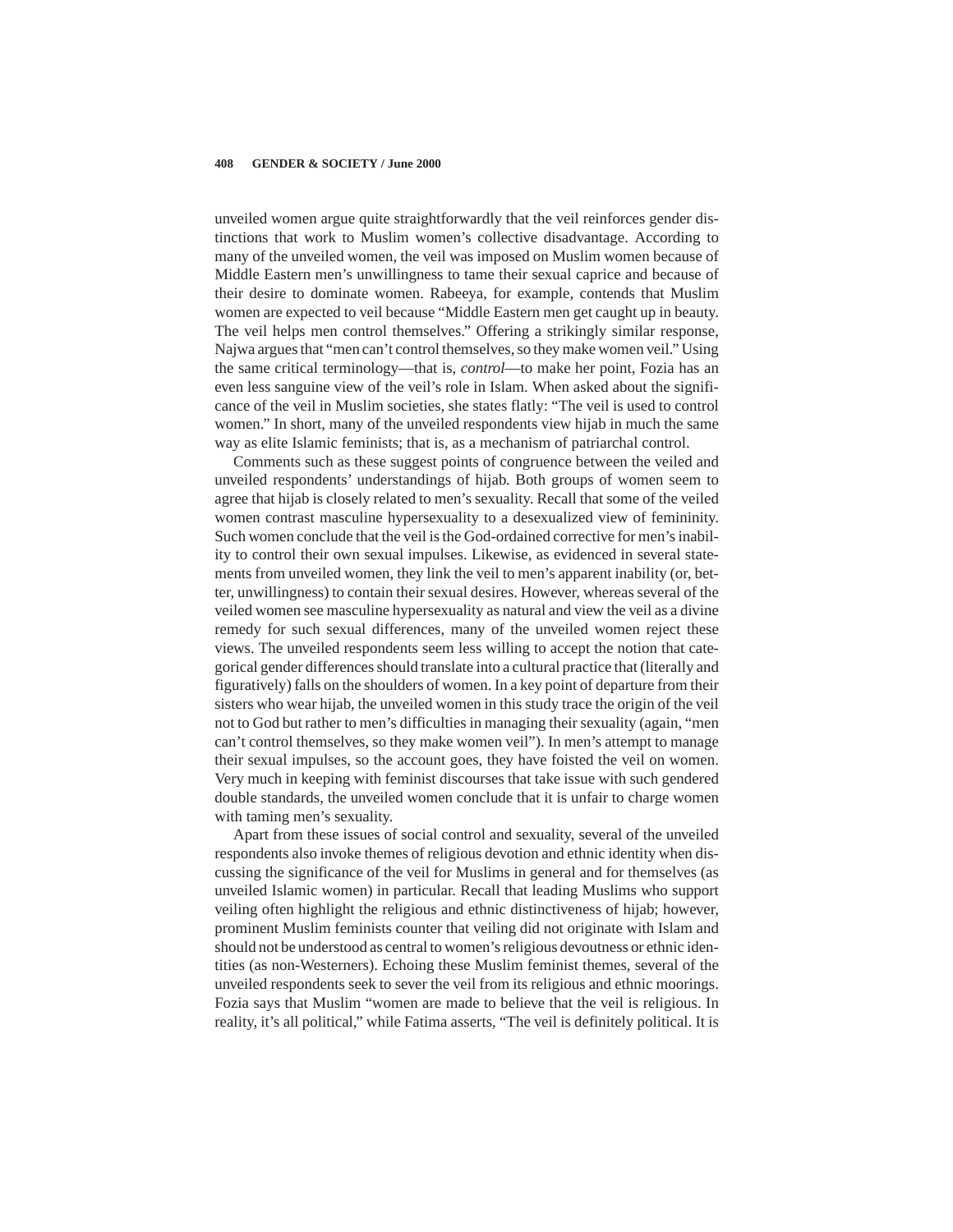used by men as a weapon to differentiate us from Westerners." Yet another respondent, Mah'ha, argues that it is only "fanatical" and "strict" Muslims who use the veil to draw sharp distinctions between Middle Easterners and Westerners. These remarks and others like them are designed to problematize the conflation of religious devotion, ethnic distinctiveness, and hijab evidenced in the pro-veiling discourse. Whereas the dominant discourse of veiling measures women's devotion to Islamic culture against hijab, many of the unveiled respondents imply—again, via strategic terms such as *political*, *fanatical*, and *strict*—that religious devotion and ethnic identification are good only in proper measure.

This rhetorical strategy allows these unveiled women to claim more moderate (and modern) convictions over and against those whose devotion to Allah has in their view been transmogrified into political dogmatism, religious extremism, and racial separatism. The unveiled women in our study do not eschew religious commitment altogether, nor are they in any way ashamed of their ethnic heritage. To the contrary, the unveiled respondents champion religious commitment (again, in good measure) and are proud to count themselves among the followers of Muhammad. Yet, they are quick to illustrate that their devotion to Allah and their appreciation of their cultural heritage are manifested through means that do not include the practice of veiling. Amna, for example, says, "Religious education makes me feel like a more pious Muslim. I read the Qur'an weekly and attend Friday prayer sermons," while Rabeeya states, "Being a good Muslim means believing in one God; no idolatry; following the five pillars of Islam; and believing in Muhammad." Concerning the issue of ethnoreligious identity, the basic message articulated by many of the unveiled women can be stated quite succinctly: A Muslim women can be true to her cultural and religious heritage without the veil. Samiya, a 38-year-old unveiled woman, says as much: "Muslim society doesn't exist on the veil. Without the veil, you would still be Muslim." Therefore, many of the unveiled women believe that the veil is of human (actually, male) origin rather than of divine making. And it is this very belief about the veil's this-worldly origins that enables many of the unveiled women to characterize themselves as devout followers of Muhammad who honor their cultural heritage even though they have opted not to veil.

# **Standing on Common Ground: Tolerance for the Other among Unveiled Women**

Finally, we turn our attention to the subjective contradictions that belie the prima facie critical reactions of our unveiled respondents toward the veil. Interestingly, just as the veiled women are reluctant to judge harshly their unveiled counterparts, these unveiled women who eschew hijab at a personal level nevertheless express understanding and empathy toward their Middle Eastern sisters who veil. At several points during interview encounters, the unveiled respondents escape the polemical hold of the antiveiling discourse by building bridges to their sisters who engage in a cultural practice that they themselves eschew.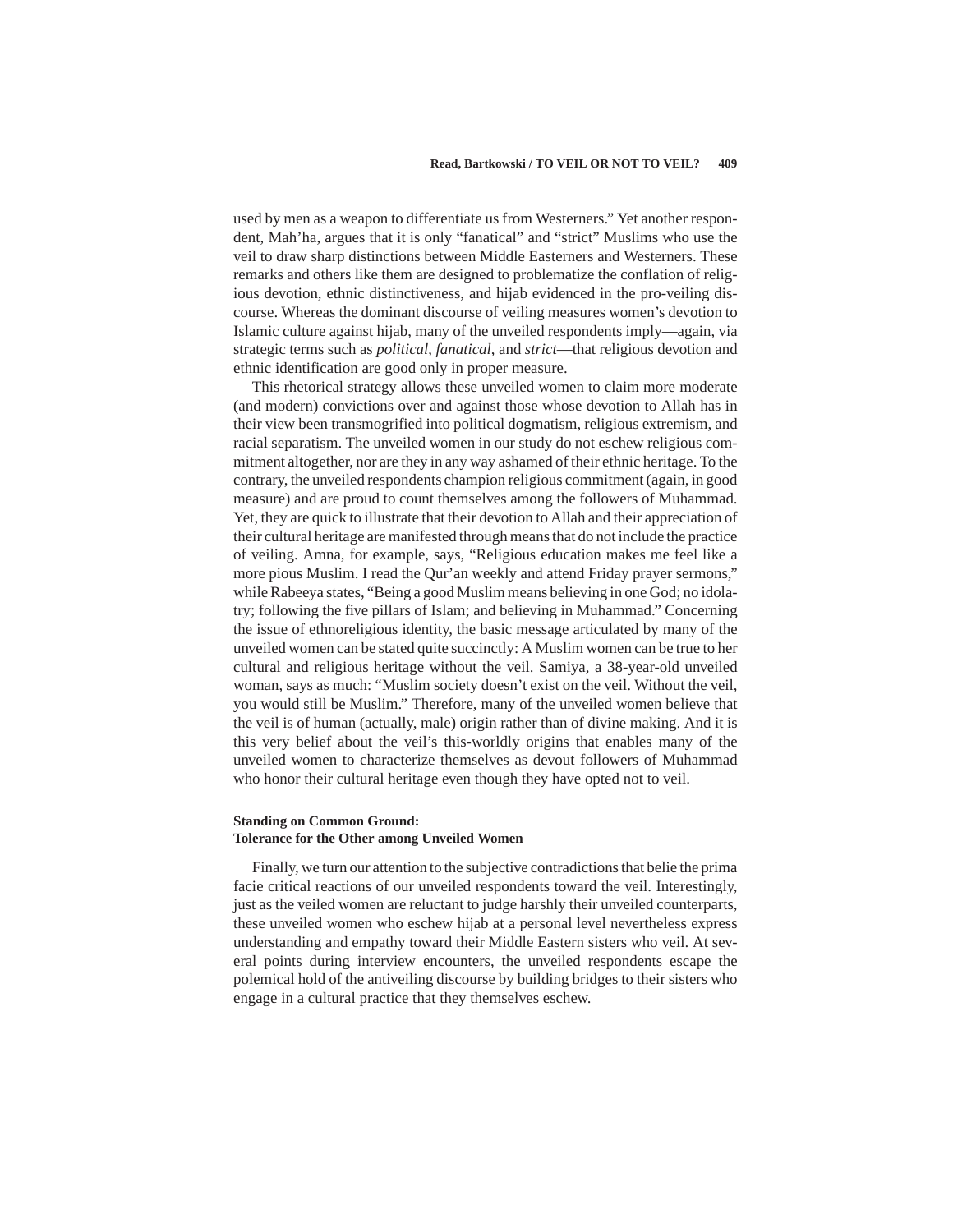First, several respondents imply that it would be wrong to criticize veiled women for wearing hijab when it is men—specifically, male Muslim elites—who are to blame for the existence and pervasiveness of the veil in Islamic culture. Amna, who does not veil, takes on a conciliatory tone toward women who do so by conceding that "the veil helps women in societies where they want to be judged solely on their character and not on their appearances." How is it that such statements, which sound so similar to the justifications for wearing hijab invoked by veiled women, emanate from the unveiled respondents? The strongly antipatriarchal sentiments of the unveiled women (described in the preceding section) seem to exonerate veiled women from charges of gender traitorism. Recall that many of the unveiled respondents, in fact, locate the origin of the veil in *men*'s sexual indiscretion and in *men*'s desire to control women: "Middle Eastern *men* get caught up in beauty. The veil helps *men* control *themselves*" (Rabeeya); "*Men* can't control *themselves*, so *they* make women veil" (Najwa); "The veil is *used to control women*. The women are *made to believe* that the veil is religious" (Fozia) (emphasis added). Ironically, it is the very antipatriarchal character of these statements that simultaneously enables the unveiled women to express their stinging criticism of the veil itself while proclaiming tolerance and respect for Islamic women who wear the veil. Indeed, since many of the unveiled respondents construe hijab to be a product of *patriarchal* oppression and assorted *masculine* hang-ups (e.g., struggles with sexuality, a preoccupation with domination and control), veiled women cannot legitimately be impugned for wearing hijab.

Second, many of the unveiled respondents are willing to concede that despite their own critical views of the veil, hijab serves an important cultural marker for Islamic women other than themselves. When asked about the role of the veil among Muslim women she knows in the United States, Rabeeya recognizes that many of her veiled Islamic sisters who currently live in America remain "very, very tied to their culture. Or they are trying to be. They [veil because they] want to feel tied to their culture even when they are far away from home." Because she herself is a devout Islamic woman living in a religiously pluralistic and publicly secularized society, Rabeeya is able to empathize with other Muslim women residing in the United States who veil in order to shore up their cultural identity. Similarly, Sonya draws noteworthy distinctions between her personal antipathy toward veiling and veiled women's attraction to hijab: "Some Muslim women need the veil to identify themselves with the Muslim culture. I don't feel that way."

Finally, several of the unveiled women in our study seem to express tolerance and empathy for their sisters in hijab because, at one time or another in the past, they themselves have donned the veil. Two of the unveiled respondents, for example, are native Iranians who are currently living in the United States. When these women return to Iran, they temporarily don the veil. Najwa, one of these women, explains, "As soon as we cross the Iranian border, I go to the bathroom on the airplane and put on the hijab." The experiences of our other native-born Iranian woman, Fatima, speak even more directly to the practical nuances that undergird unveiled women's tolerance for their veiled counterparts. On one hand, Fatima is highly critical of the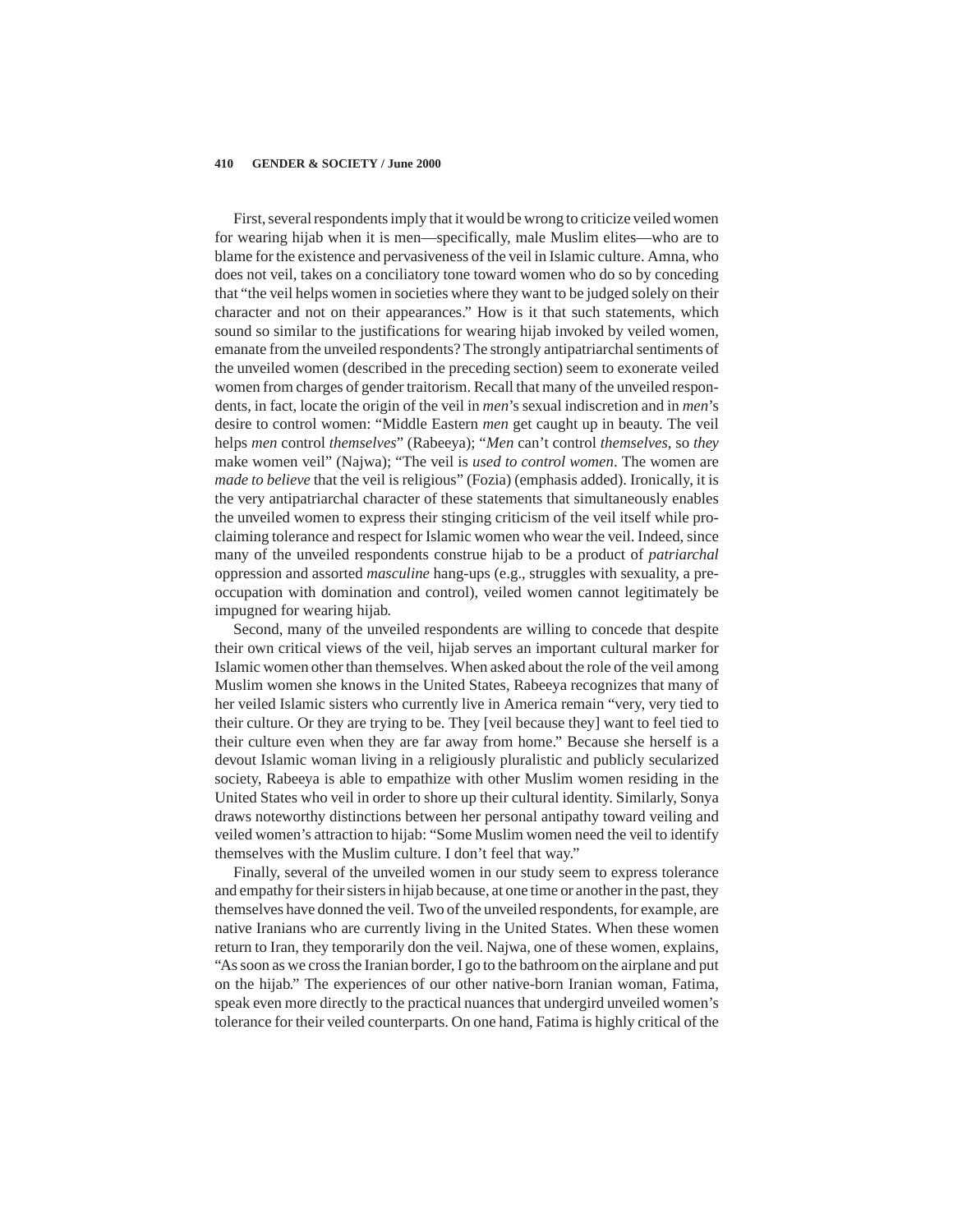veil, which has been the legally required dress for women in Iran during the past two decades. Referring to this fact, she impugns the veil as a "political... weapon" used by religious elites to reinforce invidious distinctions between Westerners and Middle Easterners. Yet, on the other hand, her personal experiences with hijab lead her to reject the stereotype that women who veil are "backward": "Progress has nothing to do with veiling. Countries without veiling can be very backwards . . . I have nothing against veiling. I feel very modern [in not veiling], but I respect those who veil." Like so many of her unveiled sisters, then, Rabeeya is critical of the veil as a religious icon but is unwilling to look down on Islamic women who wear hijab.

# **CONCLUSION AND DISCUSSION**

This study has examined how a sample of Muslim women living in Austin, Texas, negotiate their gender identities in light of ongoing Islamic disputes about the propriety of veiling. Interview data with 12 veiled and 12 unveiled women reveal that many of them draw upon the pro-veiling and antiveiling discourses of Muslim elites, respectively, to justify their decisions about the veil. At the same time, the women highlight various subjective contradictions manifested in many of their accounts of veiling. Women who veil are not typically disdainful toward their unveiled Muslim sisters, and unveiled women in our sample seem similarly reluctant to impugn their veiled counterparts. Such findings were unanticipated in light of elite Muslim debates about the propriety of veiling.

What are we to make of the fact that the acrimony manifested between elite Muslim proponents and opponents of veiling is largely absent from these women's accounts of the veil? Several possible answers to this question emerge from our investigation. First, both the veiled and unveiled women in our study clearly exercise agency in crafting their gender identities. Drawing on themes of individualism and tolerance for diversity, the women are able to counterpose their own "choice" to veil or to remain unveiled on one hand with the personal inclinations of their sisters who might choose a path that diverges from their own. In this way, the respondents fashion gender identities that are malleable and inclusive enough to navigate through the controversy surrounding the veil. Second, the social context within which the women are situated seems to provide them with resources that facilitate these gender innovations. As noted above, our sample is composed of middle-class, well-educated Muslim women. We suspect that the progressive, multicultural climate of Austin and the human capital enjoyed by the women foster greater empathy between the veiled respondents and their unveiled counterparts. This degree of tolerance between veiled and unveiled Muslim women evinced in our study may be decidedly different for Islamic women living in other parts of the United States, other Western nations, or particular countries in the Middle East where the veil is a more publicly contested symbol.

Consequently, this study lends further credence to the insight that culture is not simply produced from "above" through the rhetoric of elites to be consumed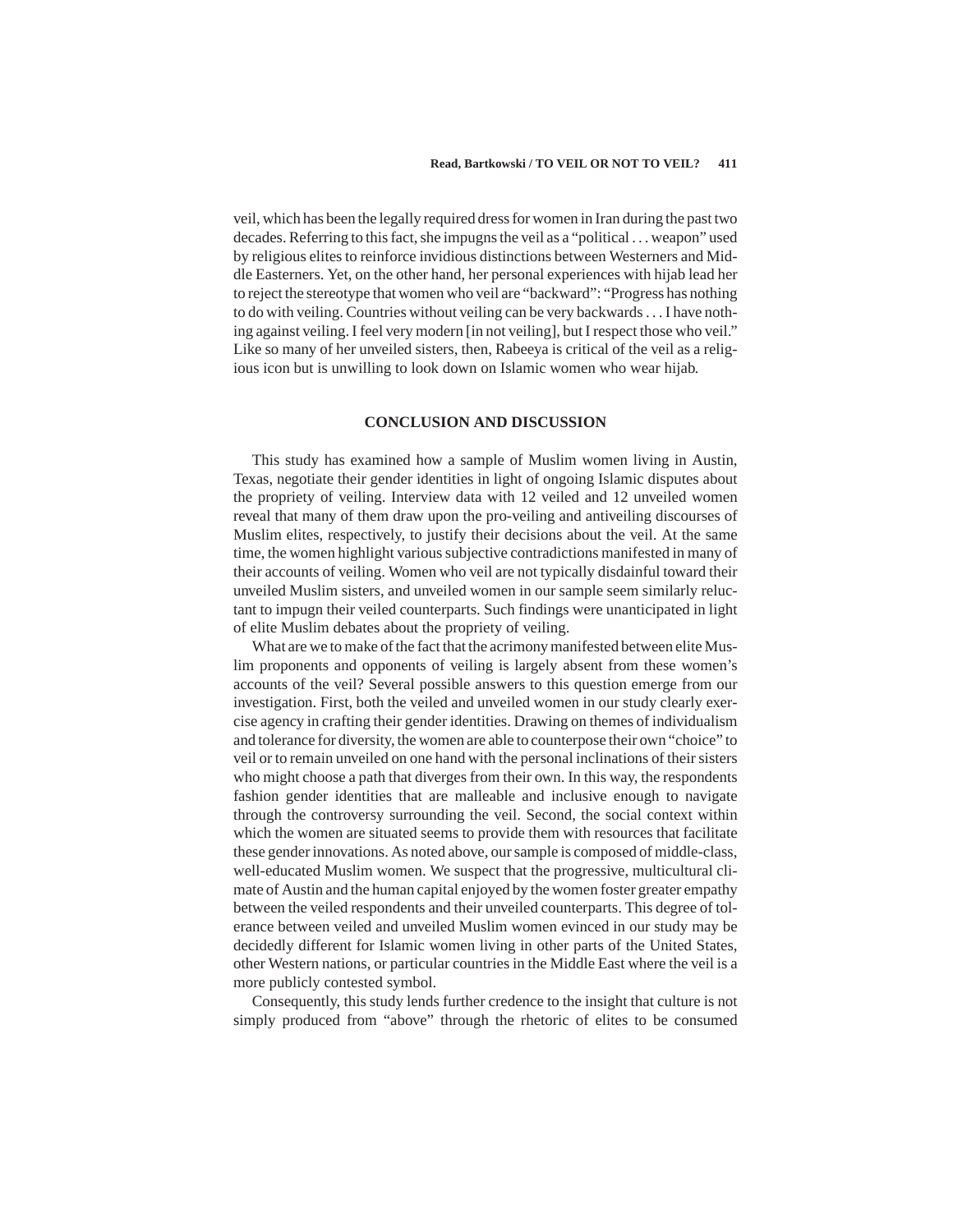untransformed by social actors who are little more than judgmental dopes. While the pro-veiling and antiveiling discourses have carved out distinctive positions for veiled Muslim women and their unveiled counterparts within the late twentieth century, the respondents in our study are unique and indispensable contributors to contemporary Islamic culture. It is these women, rather than the often combative elite voices within Islamic circles, who creatively build bridges across the contested cultural terrain of veiling; who forge ties of tolerance with their sisters, veiled and unveiled; and who help foster the sense of community (*ummah*) that is so esteemed by Muslims around the world. Convictions about Islamic culture and community take on new meaning as they are tested in the crucible of Muslim women's everyday experiences. These findings parallel those that have emerged from other studies of politicized issues in the contemporary United States, including debates about abortion, family decision making, and women's paid labor force participation (Bartkowski 1997b, 1999; Gallagher and Smith 1999; Hunter 1994). These studies have revealed that the contemporary "culture wars" over gender are often waged by a select few—namely, elite ideologists and vanguard activists—whose views do not wholly correspond with the local standpoints of actual women at whom such rhetoric is targeted.

Several avenues for future research emerge from this study. First, observational research exploring the actual interactions between veiled and unveiled Muslim women in the United States is warranted. While our study suggests a level of ideological tolerance among veiled and unveiled Muslim women for "sisters who choose otherwise," the question remains: Does this ideological tolerance lead to practical collaboration among veiled and unveiled Muslim women, particularly if they are frequenting the same mosque? Because our study focuses on *perceptions* of veiling and *cognitive meanings* attributed to the veil, we are unable to answer such vexing questions about the actual *practice* of gender. One recent ethnographic study highlights how Muslim women with divergent views of the veil can, under some circumstances, forge meaningful community ties with one another (Walbridge 1997). Nevertheless, additional research is needed to clarify the specific circumstances under which such collaboration between veiled and unveiled women may be facilitated and those contexts under which such connections might be inhibited.

Second, our study pays short shrift to the patriarchal institutional structure that remains prevalent within so many mosques and Muslim communities located in the United States. By drawing on interview data with Muslim women rather than ethnographic observations from Austin mosques, our study is unable to assess the prospects for structural changes in gender relations within these religious institutions. We have emphasized the agency of Muslim women in recrafting Islamic culture and suggest that power is not monopolized by the all-male Muslim religious leaders charged with leading the Islamic laity. Nevertheless, we would be remiss if we failed to acknowledge the structural advantage enjoyed by all-male Muslim clerics for potential agenda setting within mosques and other Muslim religious institutions (cf. Kandiyoti 1988). Will the critiques of leading Islamic feminists and the egalitarian sensibilities of some Muslim American women—present an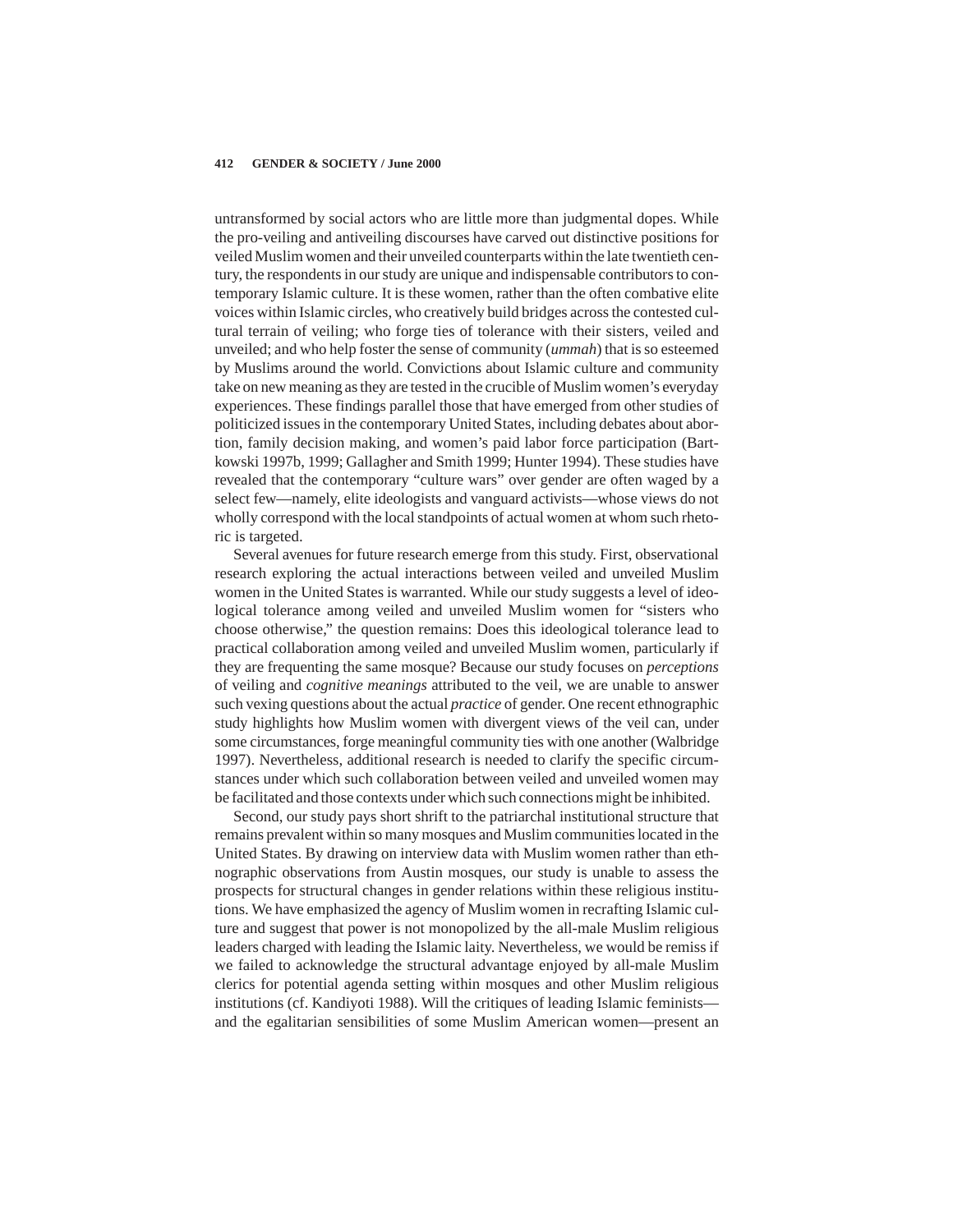effective challenge to the long-standing institutionalization of male authority within these religious organizations? In light of the growing literature on gendered organizations (e.g., Acker 1990; Britton 1997), this question undoubtedly deserves attention from gender scholars and researchers of Muslim communities.

Finally, there are some telling points of convergence between gender relations in contemporary Islam, Orthodox Judaism, and conservative Protestantism. Given the spate of recent studies which suggest that gender is negotiated by conservative Protestants and Orthodox Jews (e.g., Bartkowski 1997b, 1999, 2000; Brasher 1998; Davidman 1993; Gallagher and Smith 1999; Griffith 1997; Manning 1999; Stacey 1990), what parallels might exist between the gendered experiences of Muslim women and their conservative Protestant or Orthodox Jewish counterparts? And, in what ways might the gender practices and the enactment of specific definitions of the religiously "devout woman" (whether Muslim, evangelical, or Orthodox Jew) diverge? No research of which we are aware has compared the processes of identity negotiation among Muslim women with those manifested in other conservative religious contexts.3 When interpreted in light of the emerging literature on gender negotiation within conservative Protestantism and Orthodox Judaism, our findings suggest that there is much to be gained by drawing more detailed cross-cultural comparisons between the gendered experiences of such women, as well as the culturally specific "patriarchal bargains" (Kandiyoti 1988) with which these groups of women are confronted. In the end, arriving at a richer understanding of gender negotiation in those contexts where we might least expect to find it can shed new light on the transformation of gender relations as we begin the millennium.

# **NOTES**

1. The merits of this insider or "emic" perspective are also clearly evidenced by a growing body of research that highlights the heterogeneous and contested character of gender relations among conservative Protestants (e.g., Bartkowski 1997a, 1997b, 1998, 1999, 2000; Gallagher and Smith 1999; Griffith 1997; Stacey 1990) and Orthodox Jews (Davidman 1993), an issue to which we return in the final section of this article.

2. For stylistic convenience, we often refer to the veil as *hijab*.

3. Gerami (1996) provides one exception to this general neglect of interreligious comparisons, although her analyses are largely survey based. Comparisons between Orthodox Jewish American women and their Muslim counterparts might be particularly telling in light of these women's similar experiences as devout, largely middle-class non-Christians living in the United States.

# **REFERENCES**

- AbuKhalil, As'ad. 1993. Toward the study of women and politics in the Arab world: The debate and the reality. *Feminist Issues* 13:3-23.
- Abu-Lughod, Lila. 1986. *Veiled sentiments*. Berkeley: University of California Press.

Acker, Joan. 1990. Hierarchies, jobs, bodies: A theory of gendered organizations. *Gender & Society* 4:139-58.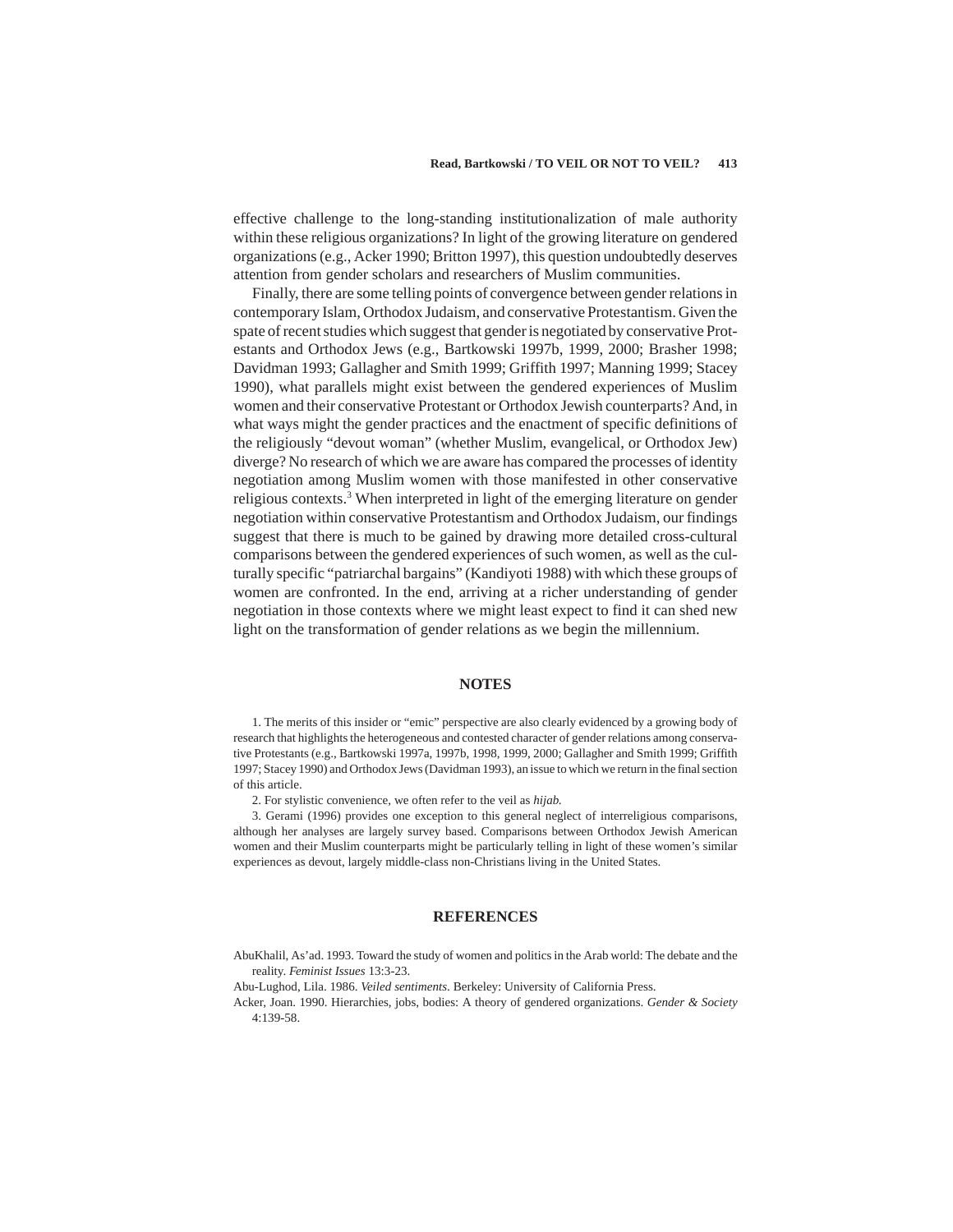Afshar, Haleh. 1985. The legal, social and political position of women in Iran. *International Journal of the Sociology of Law* 13:47-60.

Ahmed, Gutbi Mahdi. 1991. Muslim organizations in the United States. In *The Muslims of America*, edited by Y. Y. Haddad. Oxford, UK: Oxford University Press.

Ahmed, Leila. 1992. *Women and gender in Islam: Historical roots of a modern debate*. New Haven, CT: Yale University Press.

Al-Hibri, Azizah, ed. 1982. *Women and Islam*. Oxford, UK: Pergamon.

- Al-Marayati, Laila. 1995. Voices of women unsilenced—Beijing 1995 focus on women's health and issues of concern for Muslim women. *UCLA Women's Law Journal* 6:167.
- Al-Swailem, Sheikh Abdullah Ahmed. 1995. Introduction. In *A comparison between veiling and unveiling*, by Halah bint Abdullah. Riyadh, Saudi Arabia: Dar-us-Salam.
- Anees, Munawar Ahmad. 1989. Study of Muslim women and family: A bibliography. *Journal of Comparative Family Studies* 20:263-74.
- An-Na'im, Abdullahi. 1987. The rights of women and international law in the Muslim context. *Whittier Law Review* 9:491.
- Arat, Yesim. 1994. Women's movement of the 1980s in Turkey: Radical outcome of liberal Kemalism? In *Reconstructing gender in the Middle East: Tradition, identity, and power*, edited by F. M. Gocek and S. Balaghi. New York: Columbia University Press.
- Badran, Margot. 1991. Competing agendas: Feminists, Islam and the state in 19th and 20th century Egypt. In *Women, Islam & the state*, edited by D. Kandiyoti. Philadelphia: Temple University Press.
- Bartkowski, John P. 1997a. Debating patriarchy: Discursive disputes over spousal authority among evangelical family commentators. *Journal for the Scientific Study of Religion* 36:393-410.
- . 1997b. Gender reinvented, gender reproduced: The discourse and negotiation of spousal relations within contemporary Evangelicalism. Ph.D. diss., University of Texas, Austin.
- . 1998. Changing of the gods: The gender and family discourse of American Evangelicalism in historical perspective. *The History of the Family* 3:97-117.
- . 1999. One step forward, one step back: "Progressive traditionalism" and the negotiation of domestic labor within Evangelical families. *Gender Issues* 17:40-64.
- . 2000. Breaking walls, raising fences: Masculinity, intimacy, and accountability among the promise keepers. *Sociology of Religion* 61:33-53.
- Bloul, Rachel A. 1997. Victims or offenders? "Other" women French sexual politics. In *Embodied practices: Feminist perspectives on the body*, edited by K. Davis. Thousand Oaks, CA: Sage.
- Bozorgmehr, Mehdi, Claudia Der-Martirosian, and Georges Sabagh. 1996. Middle Easterners: A new kind of immigrant. In *Ethnic Los Angeles*, edited by R. Waldinger and M. Bozorgmehr. New York: Russell Sage Foundation.
- Brasher, Brenda E. 1998. *Godly women: Fundamentalism and female power*. New Brunswick, NJ: Rutgers University Press.
- Brenner, Suzanne. 1996. Reconstructing self and society: Javanese Muslim women and the veil. *American Ethnologist* 23:673-97.
- Britton, Dana M. 1997. Gendered organizational logic: Policy and practice in men's and women's prisons. *Gender & Society* 11:796-818.
- Currie, Dawn H. 1997. Decoding femininity: Advertisements and their teenage readers. *Gender & Society* 11:453-57.
- Davidman, Lynn. 1993. *Tradition in a rootless world: Women turn to Orthodox Judaism*. Berkeley: University of California Press.
- Davis, Kathy, ed. 1997. *Embodied practices: Feminist perspectives on the body*. Thousand Oaks, CA: Sage.
- Dellinger, Kirsten, and Christine L. Williams. 1997. Makeup at work: Negotiating appearance rules in the workplace. *Gender & Society* 11:151-77.
- Dragadze, Tamara. 1994. Islam in Azerbaijan: The position of women. In *Muslim women's choices: Religious belief and social reality*, edited by C. F. El-Solh and J. Mabro. New York: Berg.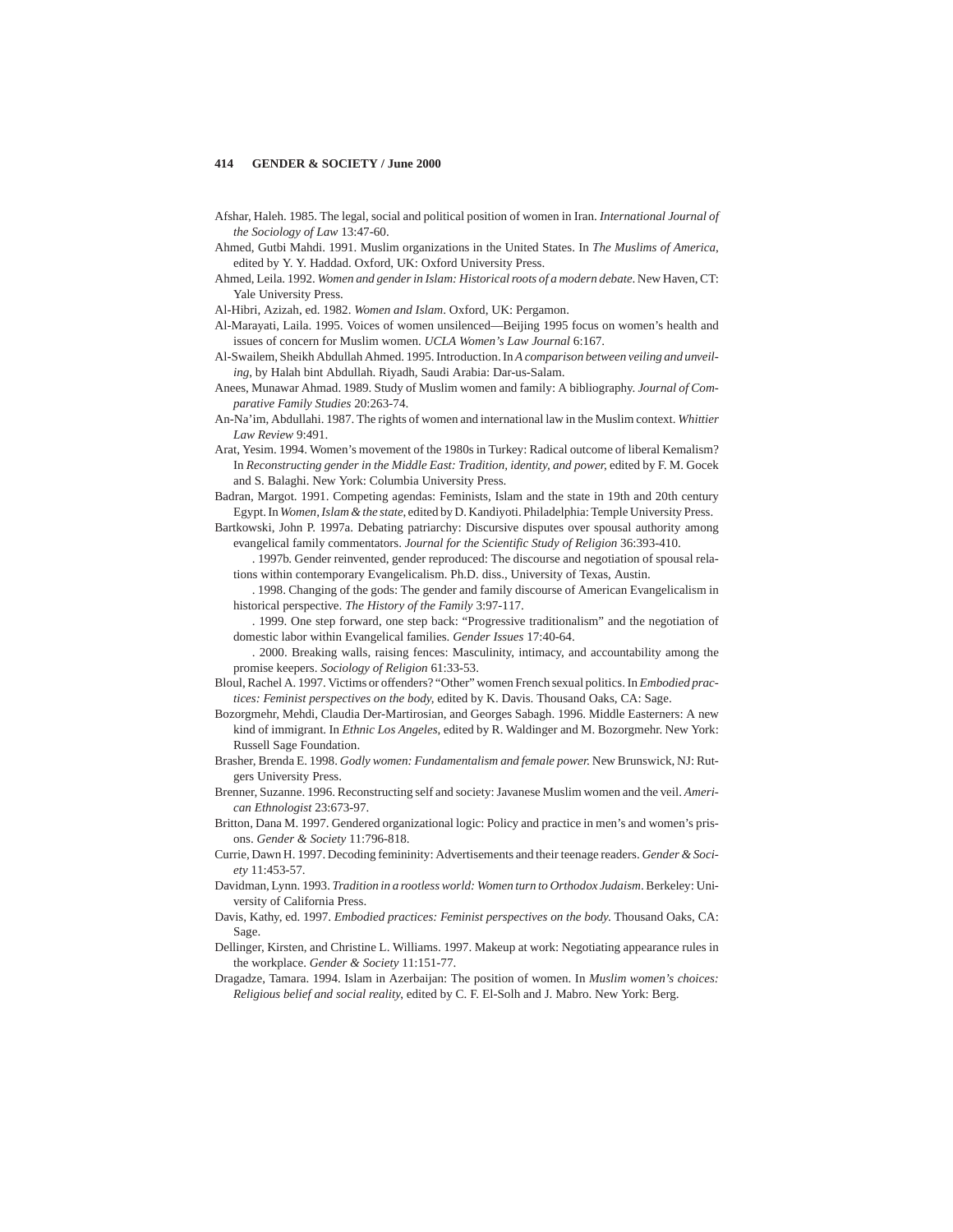El-Guindi, Fadwa. 1981. Veiling Infitah with Muslim ethic: Egypt's contemporary Islamic movement. *Social Problems* 28:465-85.

. 1983. Veiled activism: Egyptian women in the contemporary Islamic movement. *Mediterranean Peoples* 22/23:79-89.

- El-Solh, Camillia Fawzi, and Judy Mabro, eds. 1994. *Muslim women's choices: Religious belief and social reality*. New York: Berg.
- Esposito, John L., ed. 1995. *The Oxford encyclopedia of the modern Islamic world*. New York: Oxford University Press.

. 1998. Women in Islam and Muslim societies. In *Islam, gender, and social change*, edited by Y. Y. Haddad and J. L. Esposito. New York: Oxford University Press.

Fernea, Elizabeth W. 1993. The veiled revolution. In *Everyday life in the Muslim Middle East*, edited by D. L. Bowen and E. A. Early. Bloomington: Indiana University Press.

. 1998. *In search of Islamic feminism: One woman's journey*. New York: Doubleday.

Fox, Greer L. 1977. "Nice girl": Social control of women through a value construct. *Signs: Journal of Women in Culture and Society* 2:805-17.

Gallagher, Sally K., and Christian Smith. 1999. Symbolic traditionalism and pragmatic egalitarianism: Contemporary Evangelicals, families, and gender. *Gender & Society* 13:211-233.

Gerami, Shahin. 1996. *Women and fundamentalism: Islam and Christianity*. New York: Garland.

Ghanea Bassiri, Kambiz. 1997. *Competing visions of Islam in the United States: A study of Los Angeles*. London: Greenwood.

Gocek, Fatma M., and Shiva Balaghi, eds. 1994. *Reconstructing gender in the Middle East: Tradition, identity, and power*. New York: Columbia University Press.

Griffith, R. Marie. 1997. *God's daughters: Evangelical women and the power of submission*. Berkeley: University of California Press.

Haddad, Yvonne Yazbeck. 1991a. American foreign policy in the Middle East and its impact on the identity of Arab Muslims in the United States. In *The Muslims of America*, edited by Y. Y. Haddad. Oxford, UK: Oxford University Press.

. 1991b. Introduction. In *The Muslims of America*, edited by Y. Y. Haddad. Oxford, UK: Oxford University Press.

- Hatem, Mervat F. 1994. Egyptian discourses on gender and political liberalization: Do secularist and Islamist views really differ? *Middle East Journal* 48:661-76.
- Hermansen, Marcia K. 1991. Two-way acculturation: Muslim women in America between individual choice (liminality) and community affiliation (communitas). In *The Muslims of America*, edited by Y. Y. Haddad. Oxford, UK: Oxford University Press.
- Hessini, Leila. 1994. Wearing the hijab in contemporary Morocco: Choice and identity. In *Reconstructing gender in the Middle East: Tradition, identity, and power*, edited by F. M. Gocek and S. Balaghi. New York: Columbia University Press.
- Hollway, Wendy. 1995. Feminist discourses and women's heterosexual desire. In *Feminism and discourse*, edited by S. Wilkinson and C. Kitzinger. London: Sage.

Hunter, James Davison. 1994. *Before the shooting begins: Searching for democracy in America's culture war*. New York: Free Press.

- Johnson, Steven A. 1991. Political activity of Muslims in America. In *The Muslims of America*, edited by Y. Y. Haddad. Oxford, UK: Oxford University Press.
- Kadioglu, Ayse. 1994. Women's subordination in Turkey: Is Islam really the villain? *Middle East Journal* 48:645-60.
- Kandiyoti, Deniz. 1988. Bargaining with patriarchy. *Gender & Society* 2:274-90.

, ed. 1991. *Women, Islam & the state*. Philadelphia: Temple University Press.

. 1992. Islam and patriarchy: A comparative perspective. In *Women in Middle Eastern history: Shifting boundaries in sex and gender*, edited by N. R. Keddie and B. Baron. New Haven, CT: Yale University Press.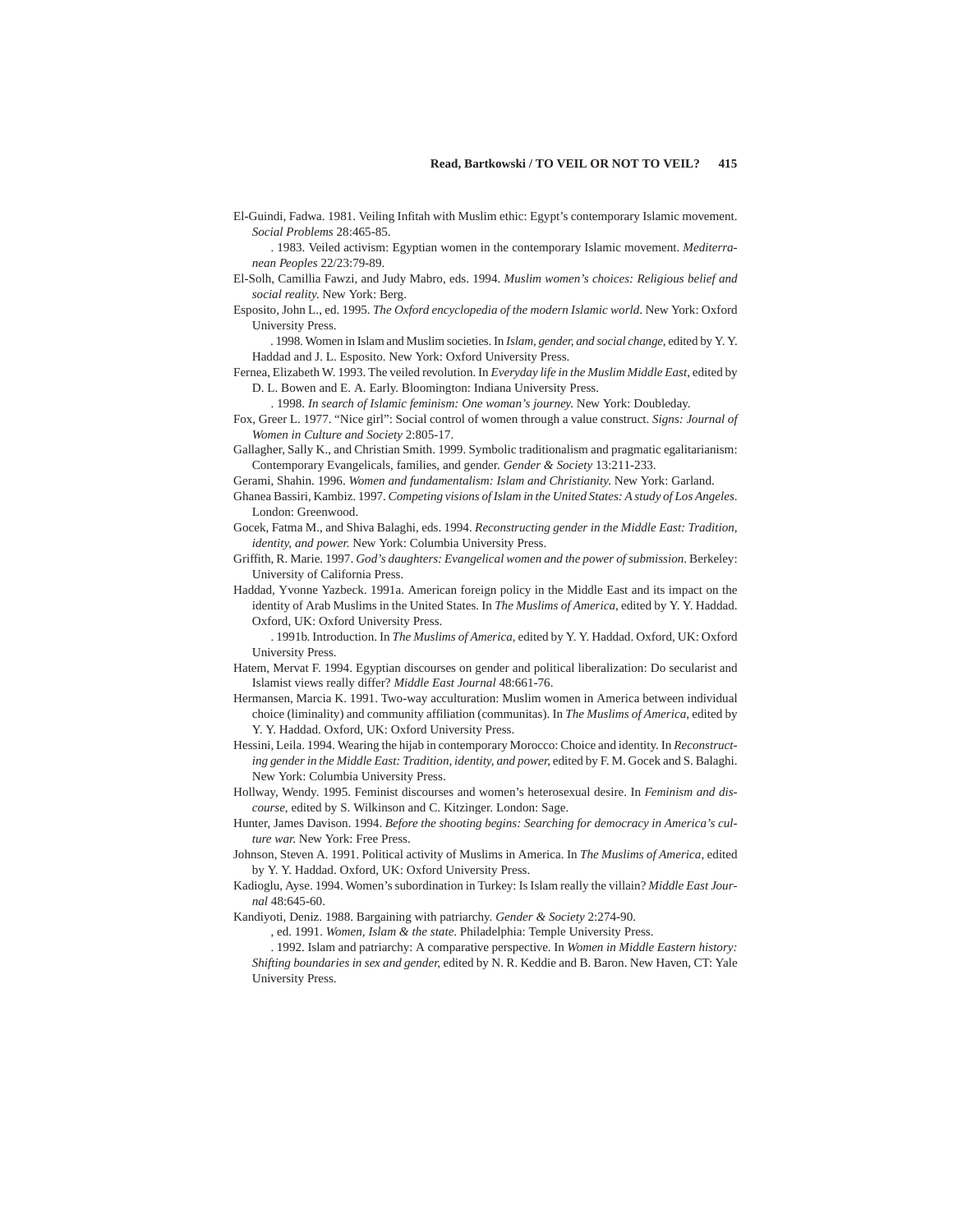- Mahoney, Maureen A., and Barbara Yngvesson. 1992. The construction of subjectivity and the paradox of resistance: Reintegrating feminist anthropology and psychology. *Signs: Journal of Women in Culture and Society* 18:44-73.
- Mann, Susan A., and Lori R. Kelley. 1997. Standing at the crossroads of modernist thought: Collins, Smith, and the new feminist epistemologies. *Gender & Society* 11:391-408.
- Manning, Cristel. 1999. *God gave us the right: Conservative Catholic, Evangelical Protestant, and Orthodox Jewish women grapple with feminism*. New Brunswick, NJ: Rutgers University Press.
- Mernissi, Fatima. 1987. *Beyond the veil*. Rev. ed. Bloomington: Indiana University Press.
- . 1991. *The veil and the male elite: A feminist interpretation of women's rights in Islam*. Translated by Mary Jo Lakeland. New York: Addison-Wesley.
- Mishler, Elliot G. 1986. *Research interviewing: Context and narrative*. Cambridge, MA: Harvard University Press.
- Munson, Henry Jr. 1988. *Islam and revolution in the Middle East*. New Haven, CT: Yale University Press.
- Odeh, Lama Abu. 1993. Post-colonial feminism and the veil: Thinking the difference. *Feminist Review*  $43.26 - 37$
- Papanek, Hanna. 1973. Purdah: Separate worlds and symbolic shelter. *Comparative Studies in Society and History* 15:289-325.
- Philips, Abu Ameenah Bilal, and Jameelah Jones. 1985. *Polygamy in Islam*. Riyadh, Saudi Arabia: International Islamic Publishing House.
- Schmidt, Alvin J. 1989. *Veiled and silenced: How culture shaped sexist theology*. Macon, GA: Mercer University Press.
- Shaheed, Farida. 1994. Controlled or autonomous: Identity and the experience of the network, women living under Muslim laws. *Signs: Journal of Women in Culture and Society* 19:997-1019.
- . 1995. Networking for change: The role of women's groups in initiating dialogue on women's issues. In *Faith and freedom: Women's human rights in the Muslim world*, edited by M. Afkhami. New York: Syracuse University Press.
- Sherif, Mostafa H. 1987. What is hijab? *The Muslim World* 77:151-63.
- Shirazi-Mahajan, Faegheh. 1995. A dramaturgical approach to hijab in post-revolutionary Iran. *Journal of Critical Studies of the Middle East* 7 (fall): 35-51.
- Siddiqi, Muhammad Iqbal. 1983.*Islam forbids free mixing of men and women*. Lahore, Pakistan: Kazi.
- Smith, Dorothy E. 1987. *The everyday world as problematic: A feminist sociology*. Boston: Northeastern University Press.
- Stacey, Judith. 1990. *Brave new families*. New York: Basic Books.
- Stombler, Mindy, and Irene Padavic. 1997. Sister acts: Resisting men's domination in Black and white fraternity little sister programs. *Social Problems* 44:257-75.
- Stone, Carol L. 1991. Estimate of Muslims living in America. In *The Muslims of America*, edited by Y. Y. Haddad. Oxford, UK: Oxford University Press.
- Todd, Alexandra Dundas, and Sue Fisher, eds. 1988. *Gender and discourse: The power of talk*. Norwood, NJ: Ablex.
- Walbridge, Linda S. 1997. *Without forgetting the imam: Lebanese Shi'ism in an American community*. Detroit, MI: Wayne State University Press.
- Webster, Sheila K. 1984. Harim and hijab: Seclusive and exclusive aspects of traditional Muslim dwelling and dress. *Women's Studies International Forum* 7:251-57.
- West, Candace, and Sarah Fenstermaker. 1995. Doing difference. *Gender & Society* 9:8-37.
- Wodak, Ruth, ed. 1997. *Discourse and gender*. Thousand Oaks, CA: Sage.

*Jen'nan Ghazal Read is a doctoral candidate in sociology at the University of Texas at Austin. Her research interests include gender, ethnicity, religion, and stratification. Her dissertation research investigates the influences of class, ethnicity, and religion on Arab-American women's decisions about work and family.*